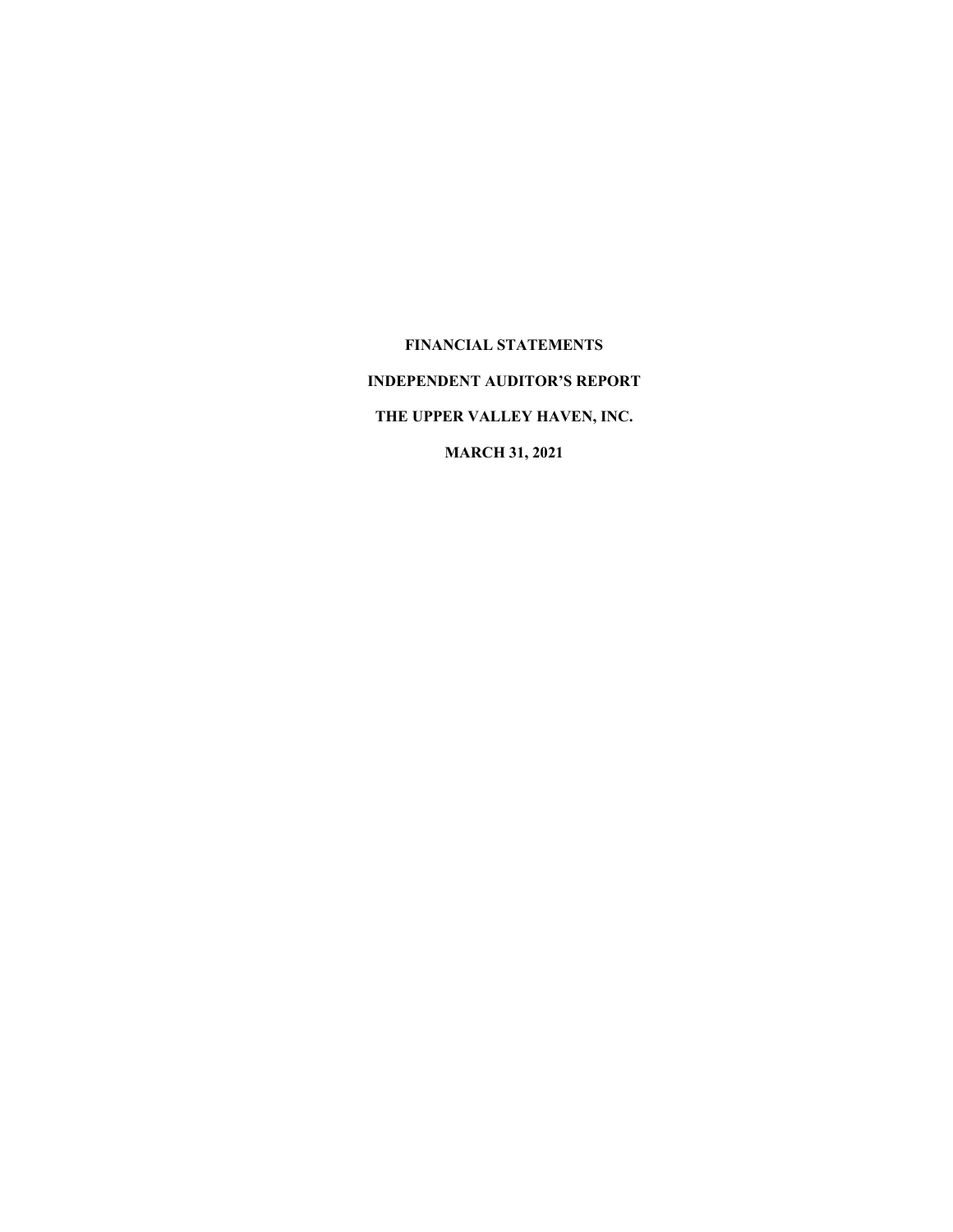# **MARCH 31, 2021**

# **CONTENTS**

|                                         | Pages   |
|-----------------------------------------|---------|
| <b>INDEPENDENT AUDITOR'S REPORT</b>     | $1 - 2$ |
| <b>FINANCIAL STATEMENTS</b>             |         |
| <b>STATEMENT OF FINANCIAL POSITION</b>  |         |
| <b>STATEMENT OF ACTIVITIES</b>          | 4       |
| <b>STATEMENT OF FUNCTIONAL EXPENSES</b> |         |
| <b>STATEMENT OF CASH FLOWS</b>          | 6       |
| <b>NOTES TO FINANCIAL STATEMENTS</b>    | 7 - 21  |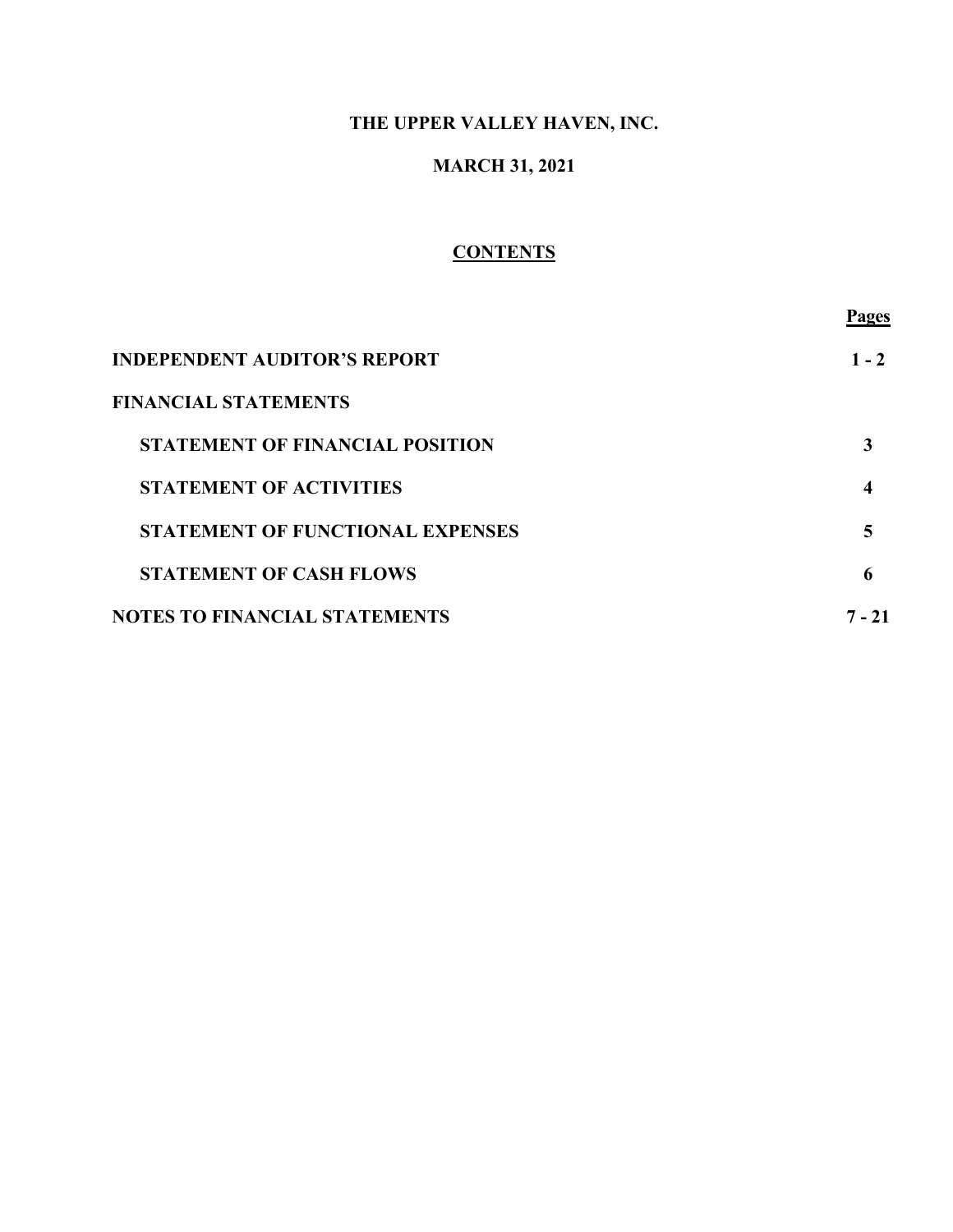

**725 Community Drive** Suite 401 South Burlington, VT 05403 802.863.1331

85 Mechanic Street **Rivermill Commercial Center** Box A-9, Suite E2-4 Lebanon, NH 03766 603.643.0043

www.gfc.com

# **Independent Auditor's Report**

To the Board of Directors and Finance Committee of The Upper Valley Haven, Inc.,

### *Report on the Financial Statements*

We have audited the accompanying financial statements of The Upper Valley Haven, Inc., (a nonprofit corporation) which comprise the statement of financial position as of March 31, 2021, and the related statements of activities, functional expenses, and cash flows for the year then ended, and the related notes to the financial statements.

### *Management's Responsibility for the Financial Statements*

Management is responsible for the preparation and fair presentation of these financial statements in accordance with accounting principles generally accepted in the United States of America; this includes the design, implementation, and maintenance of internal control relevant to the preparation and fair presentation of financial statements that are free from material misstatement, whether due to fraud or error.

### *Auditor's Responsibility*

Our responsibility is to express an opinion on these financial statements based on our audit. We conducted our audit in accordance with auditing standards generally accepted in the United States of America. Those standards require that we plan and perform the audit to obtain reasonable assurance about whether the financial statements are free from material misstatement.

An audit involves performing procedures to obtain audit evidence about the amounts and disclosures in the financial statements. The procedures selected depend on the auditor's judgment, including the assessment of the risks of material misstatement of the financial statements, whether due to fraud or error. In making those risk assessments, the auditor considers internal control relevant to the entity's preparation and fair presentation of the financial statements in order to design audit procedures that are appropriate in the circumstances, but not for the purpose of expressing an opinion on the effectiveness of the entity's internal control. Accordingly, we express no such opinion. An audit also includes evaluating the appropriateness of accounting policies used and the reasonableness of significant accounting estimates made by management, as well as evaluating the overall presentation of the financial statements.

We believe that the audit evidence we have obtained is sufficient and appropriate to provide a basis for our audit opinion.



An independently owned member

RSM US Alliance member firms are separate and independent businesses and legal entities that are responsible for their own acts and omissions, and each are separate and independent from RSM US LLP. RSM US LLP is the U.S. member firm of RS International, a global network of independent tax, audit, and consulting firms. Members of RSM US Alliance have access to RSM International resources through RSM US LLP but are not member firms of RSM International.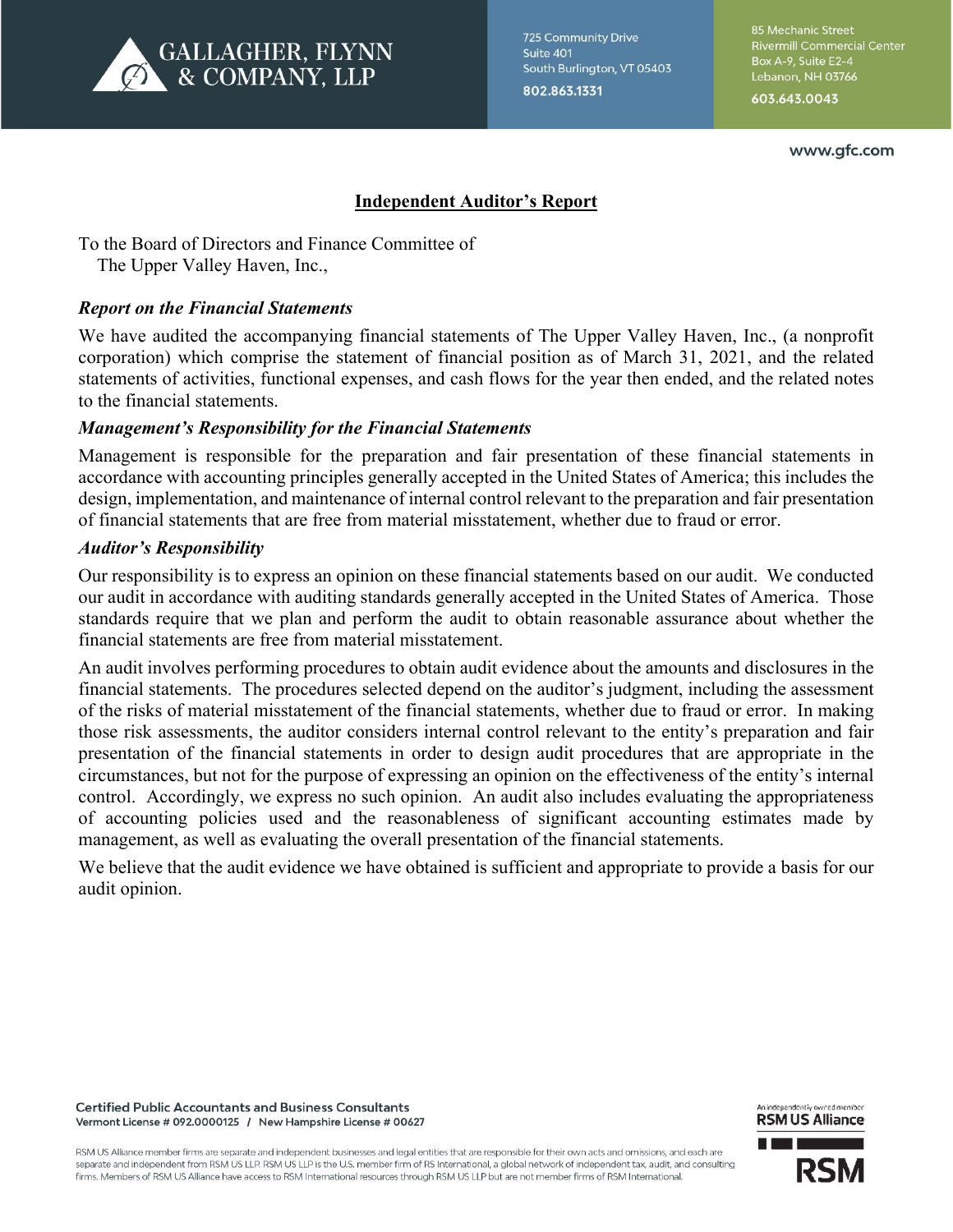#### *Opinion*

In our opinion, the financial statements referred to above present fairly, in all material respects, the financial position of The Upper Valley Haven, Inc., as of March 31, 2021, and the changes in its net assets, its functional expenses, and its cash flows for the year then ended in accordance with accounting principles generally accepted in the United States of America.

Gallaght, Flynn & Compony, LLP

South Burlington, Vermont August 23, 2021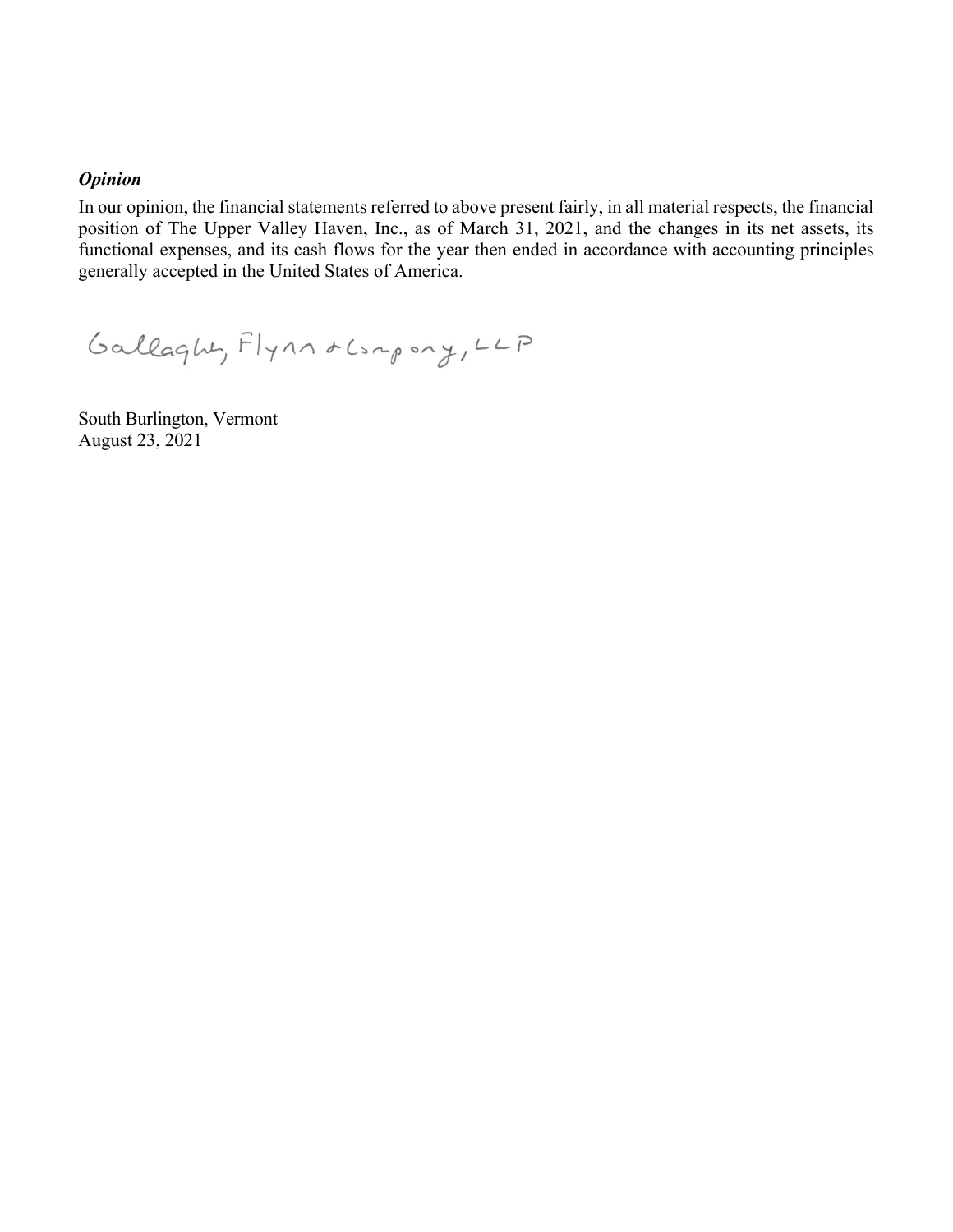# **STATEMENT OF FINANCIAL POSITION**

# **MARCH 31, 2021**

# **ASSETS**

| Accounts, pledges and grants receivable<br>Inventory<br>Prepaid expenses and other assets<br>Investments<br>Land, buildings and equipment, net<br><b>Total assets</b><br>\$<br><b>LIABILITIES AND NET ASSETS</b><br><b>LIABILITIES</b><br>\$<br>Accounts payable<br>Accrued expenses<br>Funds held on behalf of others<br>Unearned revenues<br>Long-term debt - Paycheck Protection Program loan<br><b>Total liabilities</b><br><b>NET ASSETS</b><br>Without donor restrictions<br>Available for general operations<br>Board-designated<br>Total without donor restrictions<br>With donor restrictions<br>Time or purpose<br>Perpetual<br>Total with donor restrictions<br>Total net assets | Cash and cash equivalents        | \$<br>3,042,799 |
|---------------------------------------------------------------------------------------------------------------------------------------------------------------------------------------------------------------------------------------------------------------------------------------------------------------------------------------------------------------------------------------------------------------------------------------------------------------------------------------------------------------------------------------------------------------------------------------------------------------------------------------------------------------------------------------------|----------------------------------|-----------------|
|                                                                                                                                                                                                                                                                                                                                                                                                                                                                                                                                                                                                                                                                                             |                                  | 184,599         |
|                                                                                                                                                                                                                                                                                                                                                                                                                                                                                                                                                                                                                                                                                             |                                  | 143,148         |
|                                                                                                                                                                                                                                                                                                                                                                                                                                                                                                                                                                                                                                                                                             |                                  | 56,369          |
|                                                                                                                                                                                                                                                                                                                                                                                                                                                                                                                                                                                                                                                                                             |                                  | 3,178,157       |
|                                                                                                                                                                                                                                                                                                                                                                                                                                                                                                                                                                                                                                                                                             |                                  | 3,091,651       |
|                                                                                                                                                                                                                                                                                                                                                                                                                                                                                                                                                                                                                                                                                             |                                  | 9,696,723       |
|                                                                                                                                                                                                                                                                                                                                                                                                                                                                                                                                                                                                                                                                                             |                                  |                 |
|                                                                                                                                                                                                                                                                                                                                                                                                                                                                                                                                                                                                                                                                                             |                                  |                 |
|                                                                                                                                                                                                                                                                                                                                                                                                                                                                                                                                                                                                                                                                                             |                                  | 90,348          |
|                                                                                                                                                                                                                                                                                                                                                                                                                                                                                                                                                                                                                                                                                             |                                  | 238,907         |
|                                                                                                                                                                                                                                                                                                                                                                                                                                                                                                                                                                                                                                                                                             |                                  | 85,382          |
|                                                                                                                                                                                                                                                                                                                                                                                                                                                                                                                                                                                                                                                                                             |                                  | 29,749          |
|                                                                                                                                                                                                                                                                                                                                                                                                                                                                                                                                                                                                                                                                                             |                                  | 427,200         |
|                                                                                                                                                                                                                                                                                                                                                                                                                                                                                                                                                                                                                                                                                             |                                  | 871,586         |
|                                                                                                                                                                                                                                                                                                                                                                                                                                                                                                                                                                                                                                                                                             |                                  |                 |
|                                                                                                                                                                                                                                                                                                                                                                                                                                                                                                                                                                                                                                                                                             |                                  |                 |
|                                                                                                                                                                                                                                                                                                                                                                                                                                                                                                                                                                                                                                                                                             |                                  | 4,909,291       |
|                                                                                                                                                                                                                                                                                                                                                                                                                                                                                                                                                                                                                                                                                             |                                  | 1,546,741       |
|                                                                                                                                                                                                                                                                                                                                                                                                                                                                                                                                                                                                                                                                                             |                                  | 6,456,032       |
|                                                                                                                                                                                                                                                                                                                                                                                                                                                                                                                                                                                                                                                                                             |                                  |                 |
|                                                                                                                                                                                                                                                                                                                                                                                                                                                                                                                                                                                                                                                                                             |                                  | 1,139,827       |
|                                                                                                                                                                                                                                                                                                                                                                                                                                                                                                                                                                                                                                                                                             |                                  | 1,229,278       |
|                                                                                                                                                                                                                                                                                                                                                                                                                                                                                                                                                                                                                                                                                             |                                  | 2,369,105       |
|                                                                                                                                                                                                                                                                                                                                                                                                                                                                                                                                                                                                                                                                                             |                                  | 8,825,137       |
|                                                                                                                                                                                                                                                                                                                                                                                                                                                                                                                                                                                                                                                                                             | Total liabilities and net assets | \$<br>9,696,723 |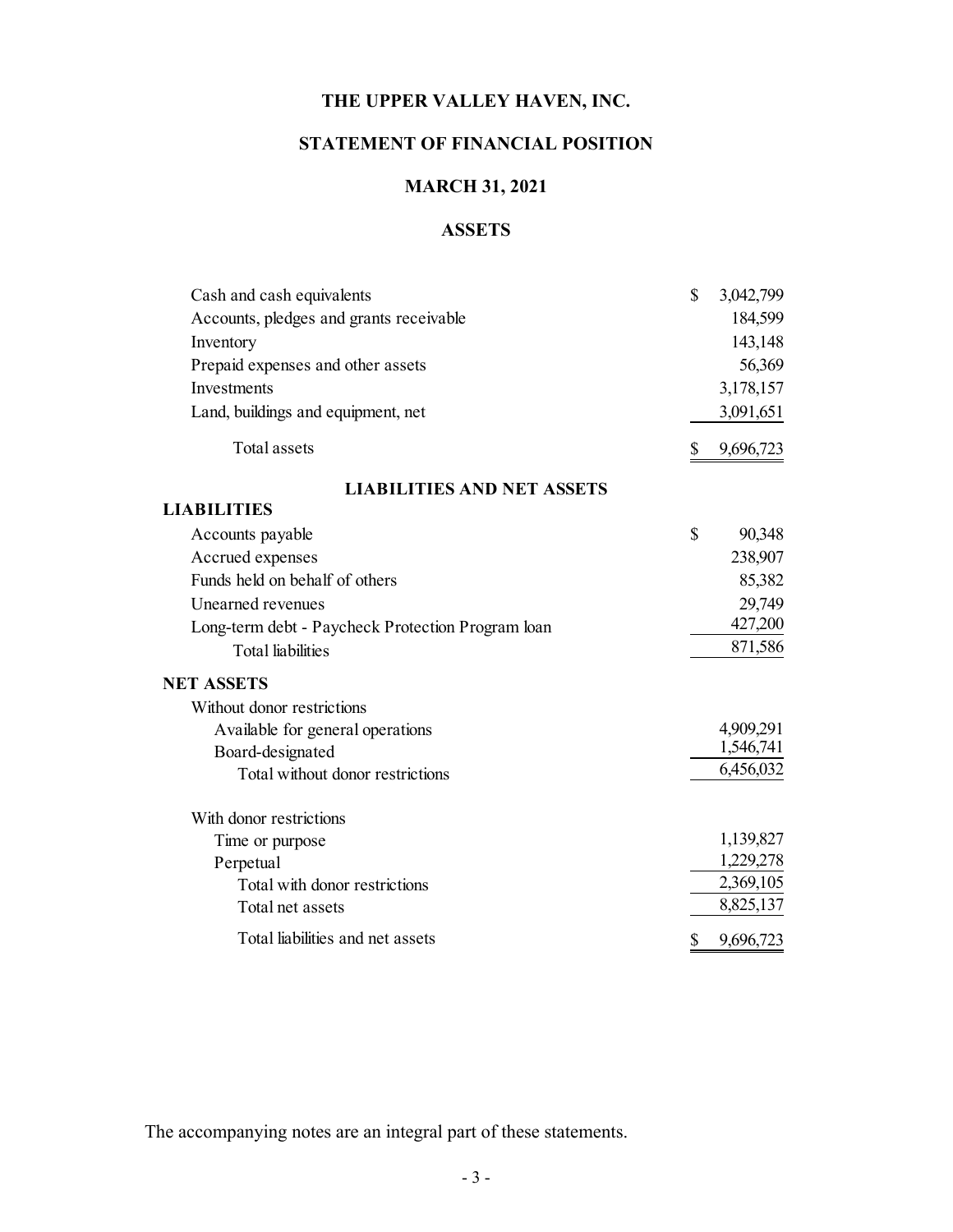### **STATEMENT OF ACTIVITIES**

### **YEAR ENDED MARCH 31, 2021**

|                                                                             | Without<br><b>Donor</b><br><b>Restrictions</b> |           |   | With<br><b>Donor</b><br><b>Restrictions</b> |               | <b>Total</b> |
|-----------------------------------------------------------------------------|------------------------------------------------|-----------|---|---------------------------------------------|---------------|--------------|
| <b>OPERATING REVENUES</b>                                                   |                                                |           |   |                                             |               |              |
| Support:                                                                    |                                                |           |   |                                             |               |              |
| Contributions                                                               | \$                                             | 3,535,751 | S | 1,083,035                                   | <sup>\$</sup> | 4,618,786    |
| In-kind contributions                                                       |                                                | 2,025,451 |   |                                             |               | 2,025,451    |
| Grant revenues                                                              |                                                | 505,069   |   |                                             |               | 505,069      |
| Other                                                                       |                                                | 12,647    |   |                                             |               | 12,647       |
| Investment return allocated to support operations                           |                                                | 22,214    |   | 22,786                                      |               | 45,000       |
| Net assets released from restrictions                                       |                                                | 979,909   |   | (979, 909)                                  |               |              |
| Total support and revenues                                                  |                                                | 7,081,041 |   | 125,912                                     |               | 7,206,953    |
| <b>EXPENSES</b>                                                             |                                                |           |   |                                             |               |              |
| Program:                                                                    |                                                |           |   |                                             |               |              |
| Food service                                                                |                                                | 2,441,780 |   |                                             |               | 2,441,780    |
| Service coordination                                                        |                                                | 819,490   |   |                                             |               | 819,490      |
| Shelter services                                                            |                                                | 738,727   |   |                                             |               | 738,727      |
| Children's program                                                          |                                                | 224,571   |   |                                             |               | 224,571      |
| Volunteer services                                                          |                                                | 124,741   |   |                                             |               | 124,741      |
| <b>Adult Programs</b>                                                       |                                                | 6,861     |   |                                             |               | 6,861        |
| Total program expenses                                                      |                                                | 4,356,170 |   | $\blacksquare$                              |               | 4,356,170    |
| Supporting expenses:                                                        |                                                |           |   |                                             |               |              |
| General administration                                                      |                                                | 763,617   |   |                                             |               | 763,617      |
| Fundraising and development                                                 |                                                | 462,569   |   |                                             |               | 462,569      |
| Total supporting expenses                                                   |                                                | 1,226,186 |   |                                             |               | 1,226,186    |
| Total expenses                                                              |                                                | 5,582,356 |   |                                             |               | 5,582,356    |
| <b>INCREASE IN NET ASSETS FROM OPERATIONS</b>                               |                                                | 1,498,685 |   | 125,912                                     |               | 1,624,597    |
| <b>NON-OPERATING GAINS</b>                                                  |                                                |           |   |                                             |               |              |
| Total return on investments, net of amounts allocated to support operations |                                                | 353,765   |   | 359,149                                     |               | 712,914      |
| <b>INCREASE IN NET ASSETS</b>                                               |                                                | 1,852,450 |   | 485,061                                     |               | 2,337,511    |
| NET ASSETS, BEGINNING OF YEAR                                               |                                                | 4,603,582 |   | 1,884,044                                   |               | 6,487,626    |
| NET ASSETS, END OF YEAR                                                     | \$                                             | 6,456,032 | S | 2,369,105                                   | S             | 8,825,137    |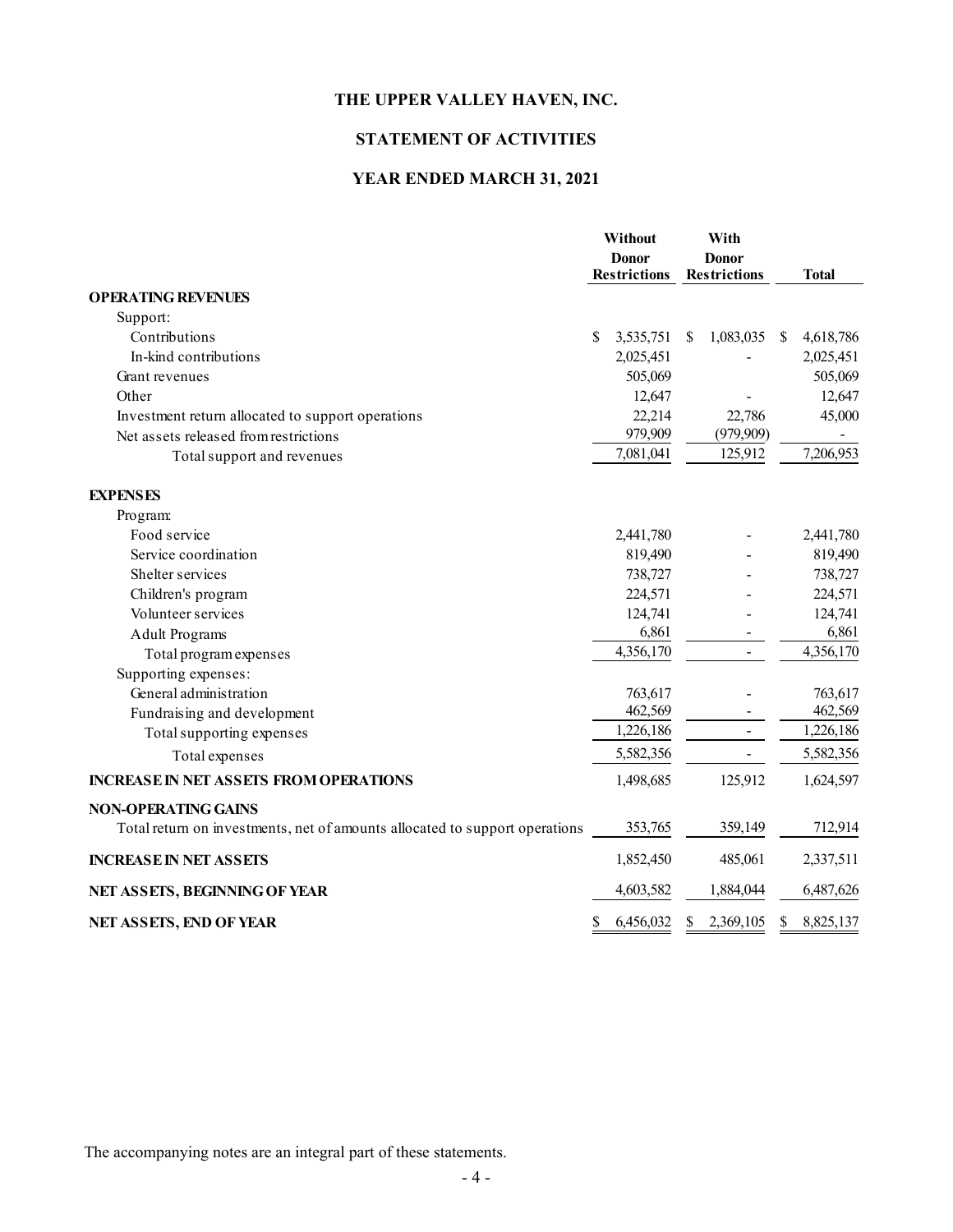#### **STATEMENT OF FUNCTIONAL EXPENSES**

#### **YEAR ENDED MARCH 31, 2021**

|                        | <b>PROGRAM EXPENSES</b> |                 |                         |     |                     |                       |     |                          | <b>SUPPORTING EXPENSES</b> |                          |      |                  |    |                           |    |                                   |      |                     |                   |
|------------------------|-------------------------|-----------------|-------------------------|-----|---------------------|-----------------------|-----|--------------------------|----------------------------|--------------------------|------|------------------|----|---------------------------|----|-----------------------------------|------|---------------------|-------------------|
|                        |                         | Food<br>Service | Service<br>Coordination |     | Shelter<br>Services | Children's<br>Program |     | Volunteer<br>Services    |                            | Adult<br>Programs        |      | Total<br>Program |    | General<br>Administration |    | Fundraising<br>and<br>Development |      | Total<br>Supporting | Total<br>Expenses |
| Salaries and wages     | S                       | 269,418         | 461,842 \$<br>- S       |     | 430,181 \$          | 135,641 \$            |     | 98,754                   | -S                         | $2,602$ \$               |      | 1,398,438        | S. | 386,939 \$                |    | 232,964 \$                        |      | 619,903 \$          | 2,018,341         |
| Payroll taxes          |                         | 19,431          | 35,546                  |     | 28,847              | 9,232                 |     | 7,651                    |                            | 197                      |      | 100,904          |    | 29,343                    |    | 18,179                            |      | 47,522              | 148,426           |
| Employee benefits      |                         | 58,369          | 67,812                  |     | 76,353              | 20,665                |     | 12,476                   |                            | 3,036                    |      | 238,711          |    | 82,285                    |    | 31,861                            |      | 114,146             | 352,857           |
| Total personnel        |                         | 347,218         | 565,200                 |     | 535,381             | 165,538               |     | 118,881                  |                            | 5,835                    |      | 1,738,053        |    | 498,567                   |    | 283,004                           |      | 781,571             | 2,519,624         |
| Food and commodities:  |                         |                 |                         |     |                     |                       |     |                          |                            |                          |      |                  |    |                           |    |                                   |      |                     |                   |
| In-kind                |                         | 1,868,076       |                         |     |                     |                       |     | $\overline{\phantom{a}}$ |                            | $\overline{\phantom{a}}$ |      | 1,868,076        |    |                           |    |                                   |      |                     | 1,868,076         |
| Purchased              |                         | 113,466         |                         | 474 | 1,415               | 4,409                 |     | $\overline{\phantom{a}}$ |                            | $\overline{\phantom{a}}$ |      | 119,764          |    | 12                        |    |                                   |      | 12                  | 119,776           |
| Professional services  |                         | 14,951          | 3,714                   |     | 1,682               | 4,846                 |     | ۰                        |                            | $\overline{\phantom{a}}$ |      | 25,193           |    | 143,498                   |    | 39,819                            |      | 183,317             | 208,510           |
| Other expenses         |                         | 31,734          | 3,560                   |     | 14,259              | 19,158                |     | 3,913                    |                            | $\overline{\phantom{a}}$ |      | 72,624           |    | 69,929                    |    | 59,095                            |      | 129,024             | 201,648           |
| Direct assistance      |                         | 589             | 185,876                 |     | 4,371               |                       |     | 146                      |                            | ٠                        |      | 190,982          |    |                           |    |                                   |      |                     | 190,982           |
| Depreciation           |                         | 19,322          | 28,875                  |     | 89,676              | 13,662                |     | 878                      |                            | 532                      |      | 152,945          |    | 878                       |    | 1,750                             |      | 2,628               | 155,573           |
| Occupancy              |                         | 38,340          | 24,293                  |     | 71,244              | 12,208                |     | 624                      |                            | 378                      |      | 147,087          |    | 624                       |    | 1,244                             |      | 1,868               | 148,955           |
| Office expenses        |                         | 799             |                         | 99  | 68                  |                       | 208 | 108                      |                            | ٠                        |      | 1,282            |    | 12,879                    |    | 59,572                            |      | 72,451              | 73,733            |
| Information technology |                         | 1,850           |                         | 394 | 394                 |                       |     |                          |                            | ٠                        |      | 2,638            |    | 37,039                    |    | 17,704                            |      | 54,743              | 57,381            |
| Insurance              |                         | 5,435           | 7,005                   |     | 20,237              | 4,542                 |     | 191                      |                            | 116                      |      | 37,526           |    | 191                       |    | 381                               |      | 572                 | 38,098            |
| Total                  |                         | 2,441,780       | 819,490 \$<br>- 5       |     | 738,727             | 224,571 \$<br>-8      |     | 124,741                  | - 85                       | 6,861                    | - 55 | 4,356,170        |    | 763,617                   | -S | 462,569                           | - 55 | 1,226,186           | 5,582,356         |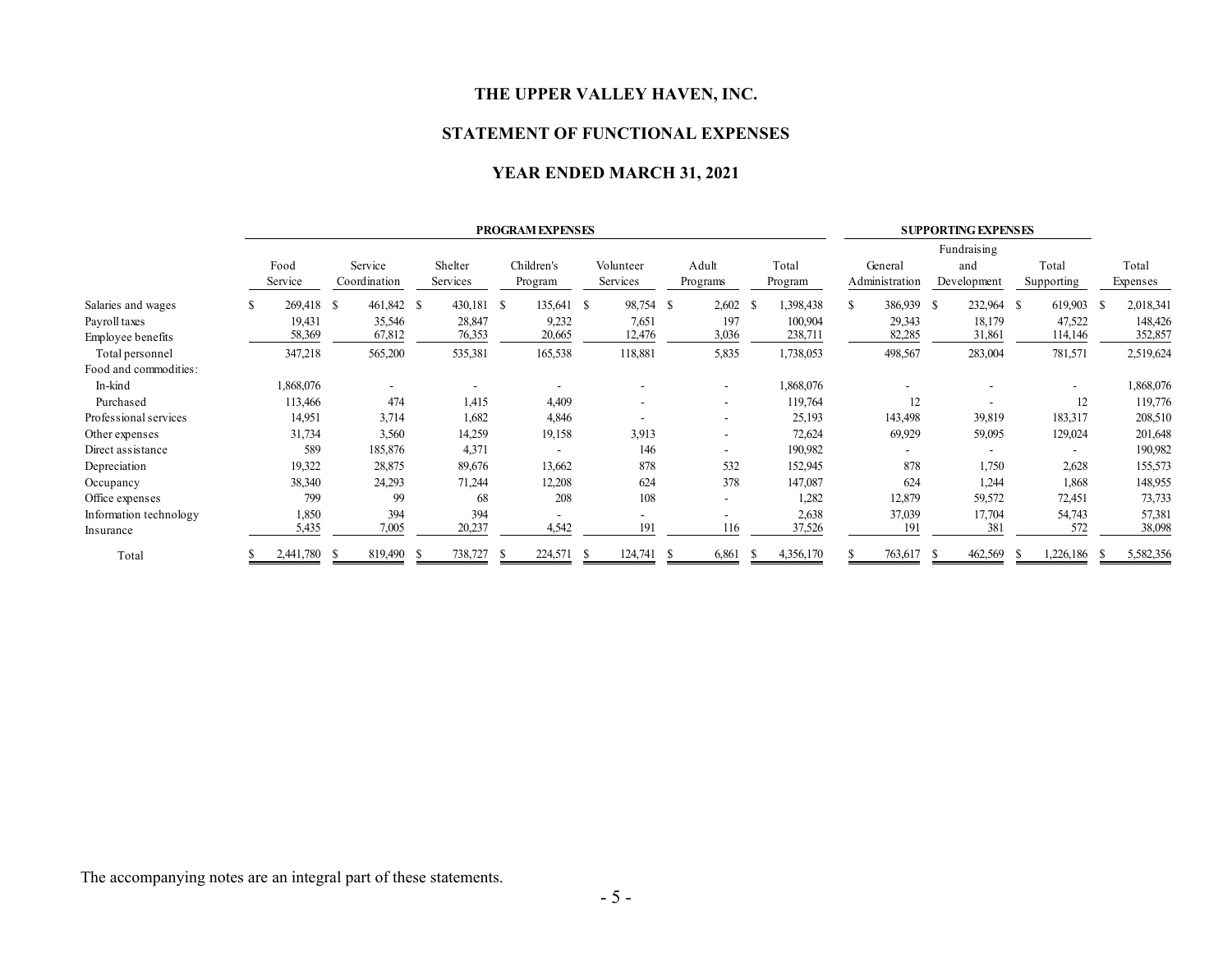# **THE UPPER VALLEY HAVEN, INC. STATEMENT OF CASH FLOWS YEAR ENDED MARCH 31, 2021**

# **INCREASE IN CASH AND CASH EQUIVALENTS CASH FLOWS FROM OPERATING ACTIVITIES** Change in net assets  $\qquad \qquad$  2,337,511 Noncash items included in increase in net assets: Depreciation and amortization 155,573 Net realized and unrealized gains on investments (707,560) Contributions of investment securities (71,072) Bad debt expense 1,178 Changes in assets and liabilities: Accounts, pledges and grants receivable (52,486)  $Inventory$  (143,148) Prepaid expenses and other assets (10,790) Accounts payable (30,967) Accrued expenses 27,570 Funds held on behalf of others (14,758) Unearned revenues 9,904 (836,556) Net cash provided by operating activities 1,500,955 **CASH FLOWS FROM INVESTING ACTIVITIES** Purchases of investments (46,732) Proceeds from sales of investments 190,557 Purchases of buildings and equipment (132,187) Net cash provided by investing activities 11,638 **CASH FLOWS FROM FINANCING ACTIVITIES** Proceeds from Paycheck Protection Program loan 427,200 Net cash provided by financing activities 427,200 Net increase in cash and cash equivalents 1,939,793 **CASH AND CASH EQUIVALENTS, beginning of year** 1,103,006 **CASH AND CASH EQUIVALENTS, end of year** \$ 3,042,799 **Supplemental Disclosures of Cash Flows Information** Cash paid during the year for: Interest expense  $\qquad$  1,716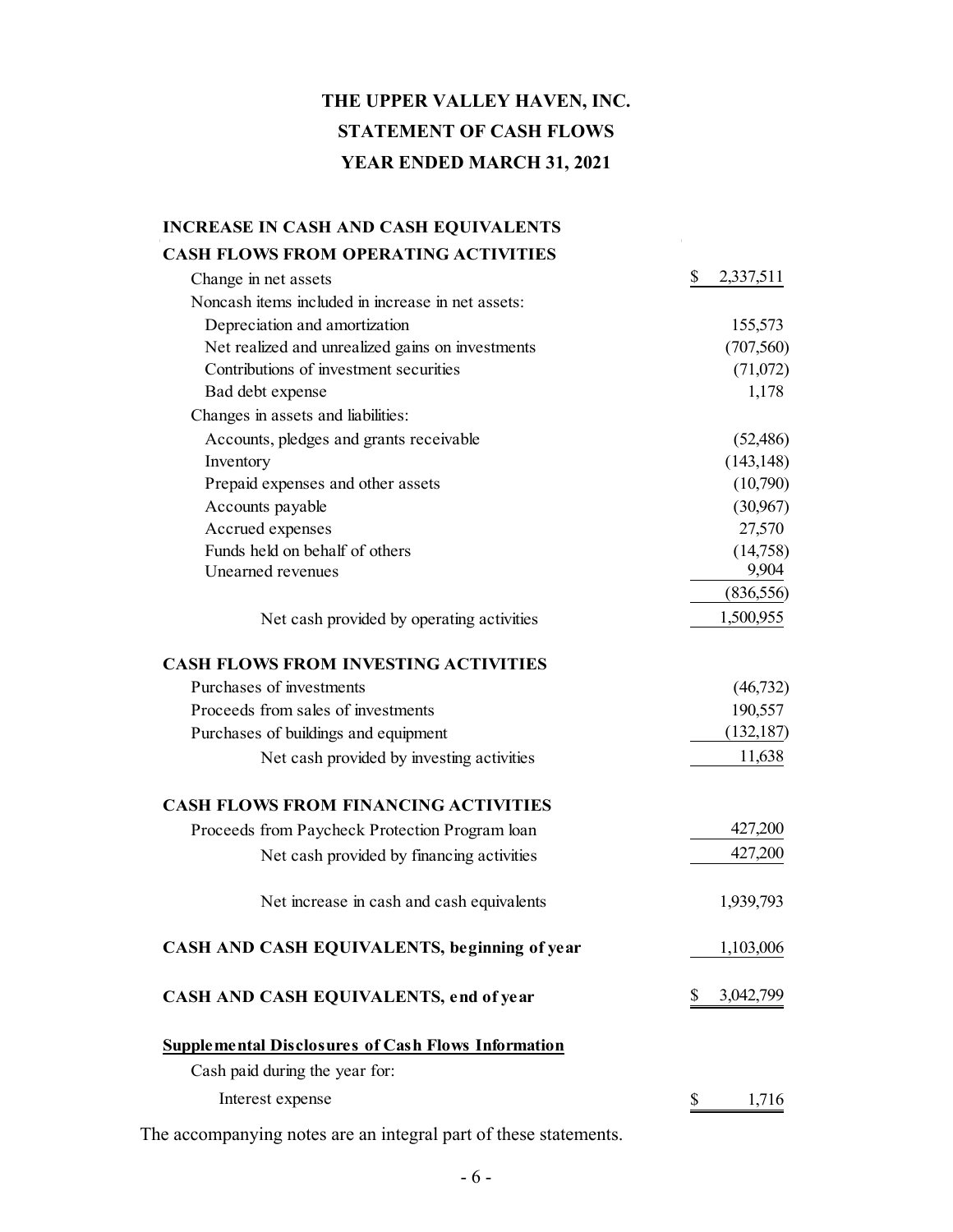#### **A) SUMMARY OF OPERATIONS AND ACCOUNTING POLICIES**

#### **Overview of operations:**

 The Upper Valley Haven, Inc. ("the Organization") was incorporated in 1980 under the laws of the State of Vermont as a nonprofit corporation. The Organization is located in White River Junction, Vermont, serving the Upper Valley of Vermont and New Hampshire. Its primary purpose is to assist those who are experiencing poverty to be free from hunger, to be securely housed and to pursue a selfdirected life. The Organization employs many programs to achieve this purpose including the Food Shelf, community food programs, adult and family shelters, supportive housing, community outreach, case management, and children's after school and summer camp programs.

#### **Accounting policies:**

 A summary of the Organization's significant accounting policies applied in the preparation of the Organization's financial statements follows:

#### **1. Basis of accounting**

The Organization's financial statements have been prepared in accordance with accounting principles generally accepted in the United States of America (GAAP), which require the Organization to report information regarding its financial position and activities according to the following net asset classifications:

*Net assets without donor restrictions:* Net assets that are not subject to donor-imposed restrictions and may be expended for any purpose in performing the primary objectives of the Organization. These net assets may be used at the discretion of management and the Board of Directors (the Board) and include board-designated funds that may be expended with approval of the Board.

*Net assets with donor restrictions:* Net assets subject to stipulations imposed by donors and grantors. Some donor restrictions are temporary in nature; those restrictions will be met by actions of the Organization or by the passage of time. Other donor restrictions are perpetual in nature, whereby the donor has stipulated the funds be maintained in perpetuity.

#### **2. Revenue recognition and receivables**

In 2014, the Financial Accounting Standards Board (FASB) issued Accounting Standards Update (ASU) 2014-09, *Revenue from Contracts with Customers* (Topic 606), which provides a robust framework for addressing customer-related revenue recognition issues and, upon its effective date, replaces almost all existing revenue recognition guidance, including industry-specific guidance, in current GAAP. Effective April 1, 2020, the Organization adopted the new revenue recognition guidance which provides a single framework in which revenue is required to be recognized to depict the transfer of goods or services to customers in amounts that reflect the consideration to which an organization expects to be entitled in exchange for those goods for services. The adoption of this standard in 2021 did not have a material impact upon the Organization's financial statements.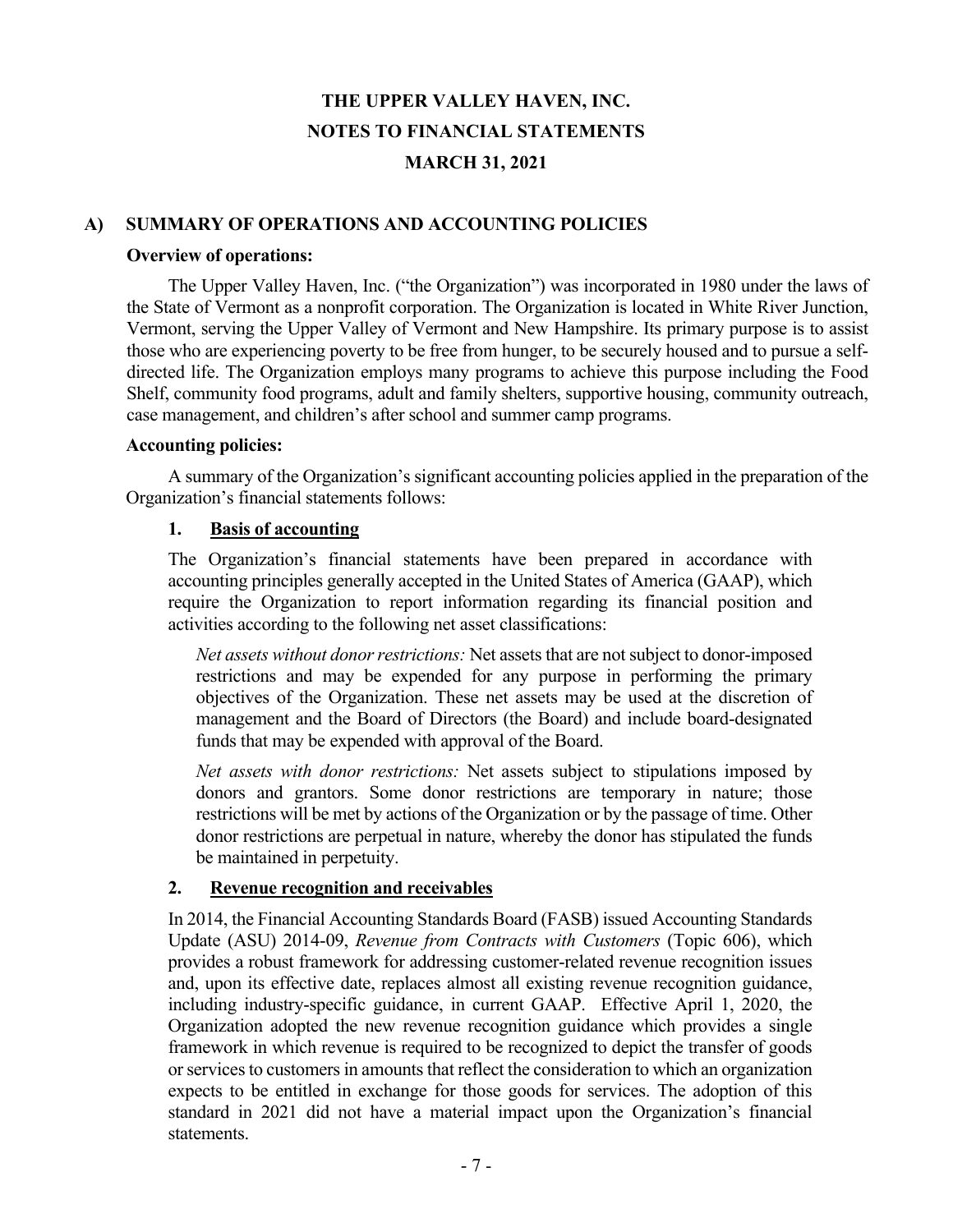### **A) SUMMARY OF OPERATIONS AND ACCOUNTING POLICIES (continued)**

#### **2. Revenue recognition and receivables (continued)**

#### *Contribution and grant revenue, and receivables*

Support consists of public support from individuals, private organizations, foundations, other tax-exempt organizations, grants from the State of Vermont, special event income, and gifts in-kind.

The Organization recognizes contributions received in accordance with Topic 958-605, *Revenue Recognition*. Contributions are recognized when the donor makes a promise to give to the Organization that is, in substance, unconditional. Contributions with donor restrictions, that are not conditional promises to give, that are used for the purpose specified by the donor in the same year as the contribution is received are recognized as contributions with donor restrictions and are reclassified as net assets released from restrictions in the same year. All other donor-restricted contributions are reported as increases in net assets with donor restrictions. Conditional promises to give, including grant revenues, are not recorded until the conditions are substantially met. Conditional grant revenues are recognized as reimbursable costs are incurred. Donor-restricted contributions that are initially conditional contributions whose restrictions are met in the same period as the revenue is recognized are reported within net assets without donor restrictions.

Contributions of cash, promises to give, or securities that must be used to acquire or construct real property or equipment and real property and equipment donated with specific restrictions regarding their use are reported as net assets with donor restrictions. Absent donor stipulations regarding how long those donated assets must be maintained, the Organization reports expirations of donor restrictions when the related acquired, constructed, or donated assets are placed in service.

Unconditional promises to give that are expected to be collected within one year are recorded at net realizable value. Unconditional promises to give that are expected to be collected in future years are recorded at the net present value of their estimated future cash flows. Pledges receivable, totaling approximately \$38,000 at March 31, 2021, are substantially due within one year.

The Organization maintains allowances for uncollectible pledges for estimated losses resulting from the inability of donors to make required payments. Management considers a donor's individual circumstance when determining the collectability of pledges receivable. Based on management's assessment, the Organization provides for estimated uncollectible amounts through a charge to operations and a credit to a valuation allowance. Balances that remain outstanding after the Organization has used reasonable collection efforts are written off through a charge to the valuation allowance and a credit to pledges receivable. Allowances for uncollectible pledges were not significant at March 31, 2021.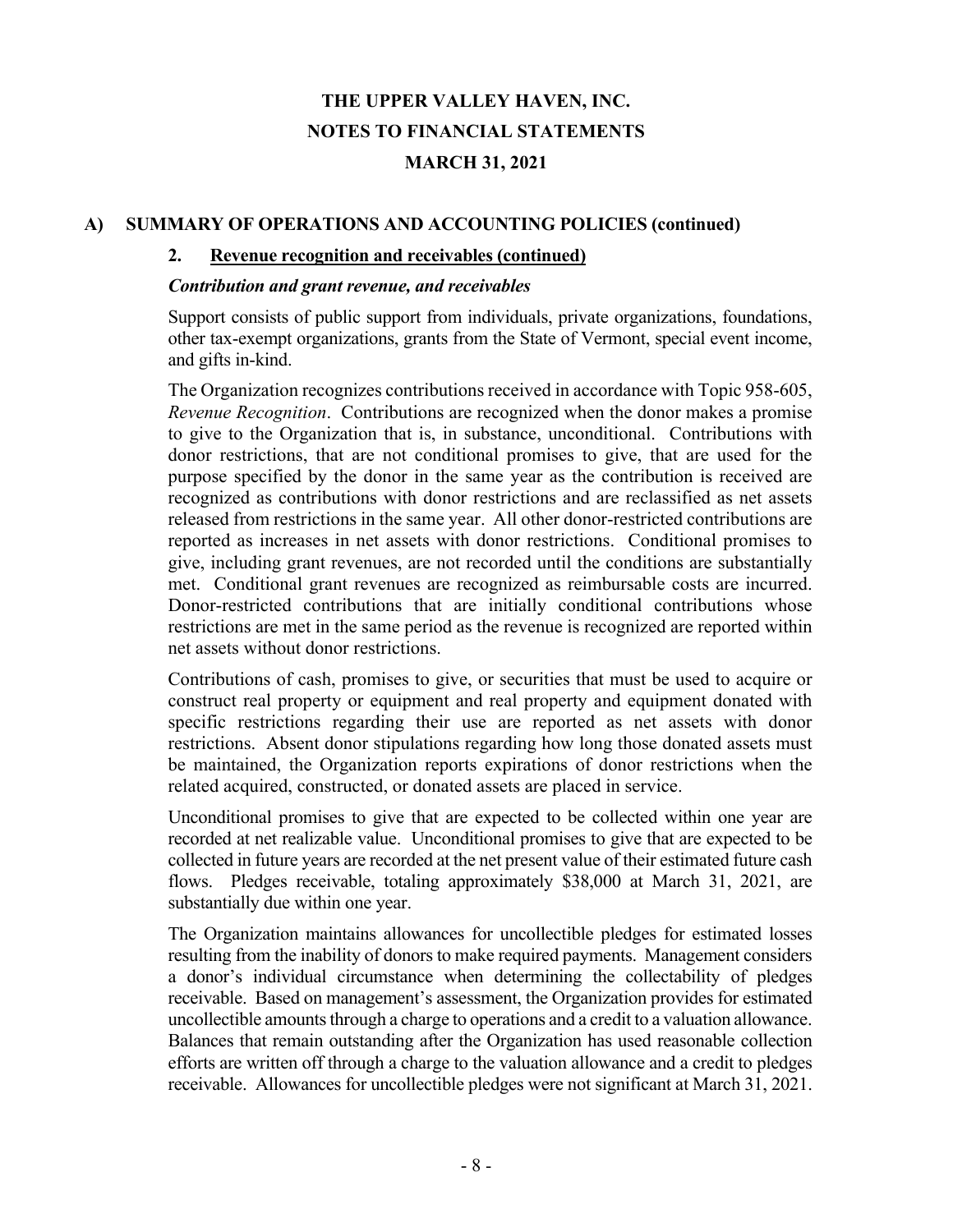## **A) SUMMARY OF OPERATIONS AND ACCOUNTING POLICIES (continued)**

### **2. Revenue recognition and receivables (continued)**

#### *Donated goods and services*

The Organization reports the fair value of donated commodities (including food and other household goods) over which it has control as without restriction public support and, shortly thereafter, as expense when distributed. During the year ended March 31, 2021, the Organization received approximately 1.2 million pounds and distributed approximately 1.1 million pounds of donated commodities. Effective April 1, 2020, the Organization changed their accounting policy for valuing donated goods to utilizing the approximate average wholesale value of one pound of donated goods using an industry-recognized benchmark. The approximate average wholesale value of one pound of donated product was determined to be \$1.74 based upon a product valuation study performed by Feeding America. The dollar amount of the received and distributed pounds is approximately \$2,006,000 and \$1,868,000, respectively, and is reported in the statement of activities.

Contributions of qualified services are recorded as revenues at fair value in the period received. Contributed services must either create or enhance nonfinancial assets of the Organization and require a specialized skill that the Organization would otherwise need to purchase in order to be recognized and recorded in the financial statements. Revenues recognized in connection with contributed services were not significant in 2021.

#### **3. Cash and cash equivalents**

The Organization considers all highly liquid investments with a maturity of three months or less when purchased to be cash equivalents. Cash balances related to long-term investments are accounted for as investments.

#### **4. Inventory**

Donated inventory is valued at the approximate average wholesale value of one pound, \$1.74. Purchased inventory is stated at the lower of cost or net realizable value.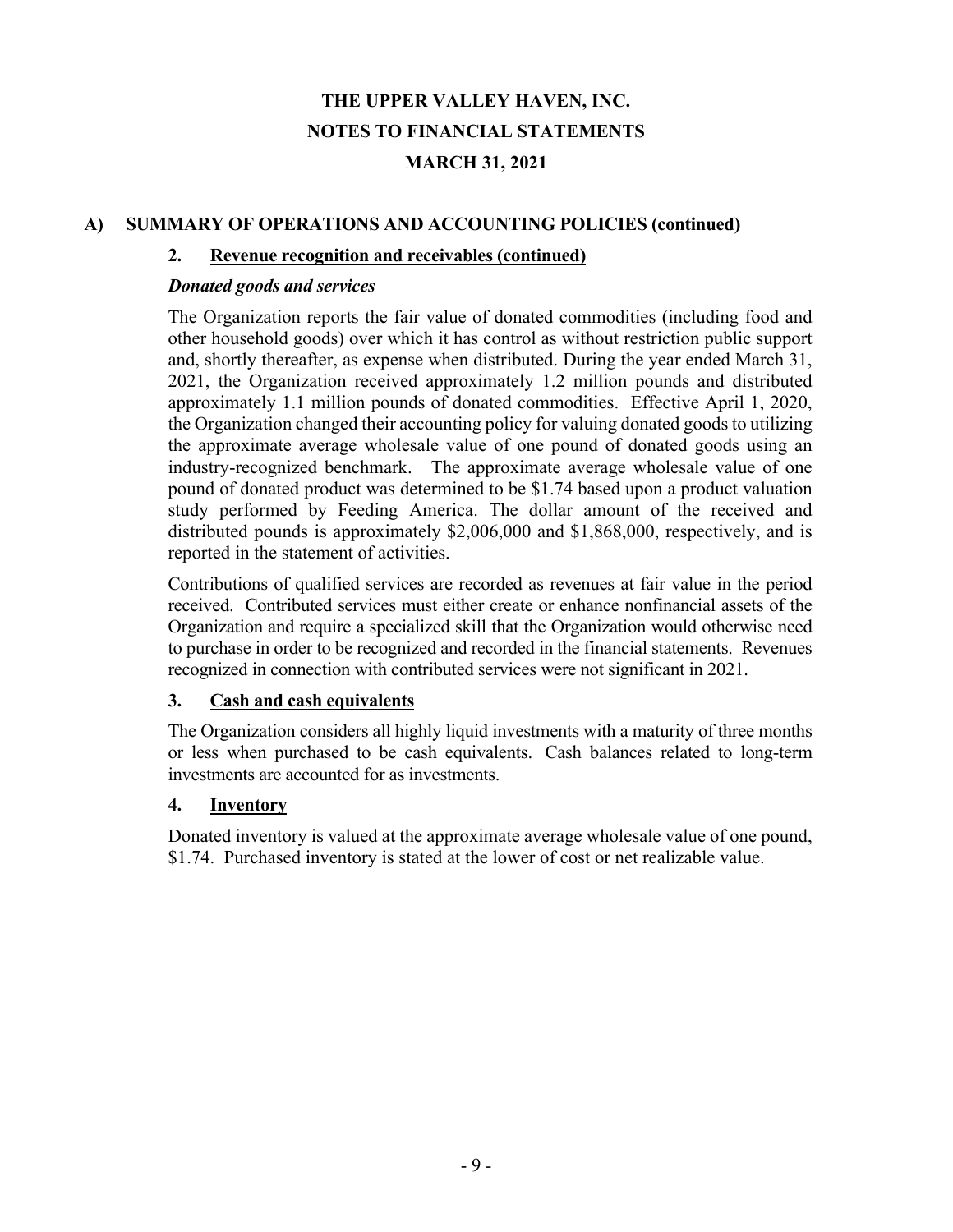### **A) SUMMARY OF OPERATIONS AND ACCOUNTING POLICIES (continued)**

### **5. Investments**

Investments are recorded at fair value in the statement of financial position with changes in fair value during the period included in the change in net assets. Fair value is defined as the price that would be received to sell an investment in an orderly transaction between market participants at the measurement date. In determining fair value, the Organization uses the market, income and cost approaches. Based on these approaches, the Organization often utilizes certain assumptions that market participants would use in pricing the investment, including assumptions about risk or the risk inherent in the inputs to the valuation technique. These inputs can be readily observable, market corroborated, or generally unobservable inputs. The Organization utilizes valuation techniques that maximize the use of observable inputs and minimize the use of unobservable inputs. Based on the observability of the inputs used in the valuation techniques, the Organization is required to provide the following information according to the fair value hierarchy. The fair value hierarchy ranks the quality and reliability of the information used to determine fair values.

Investments carried at fair value will be classified and disclosed in one of the following three categories:

- Level 1: Inputs to the valuation methodology are unadjusted quoted prices for identical assets in active markets that the Organization has access to.
- Level 2: Inputs to the valuation methodology include:
	- Quoted prices for similar assets in active markets;
	- Quoted prices for identical or similar assets in inactive markets;
	- Inputs other than quoted prices that are observable for the asset;
	- Inputs that are derived principally from or corroborated by observable market data by correlation or other means;
	- If the investment has a specified (contractual) term, the Level 2 input must be observable for substantially the full term of the investment.

Level 3: Inputs that are unobservable inputs for the investment.

To assess the appropriate classification of investments within the fair value hierarchy, the availability of market data is monitored. Changes in economic conditions or valuation techniques may require the transfer of investments from one fair value level to another. In such instances, the transfer is reported at the end of the reporting period.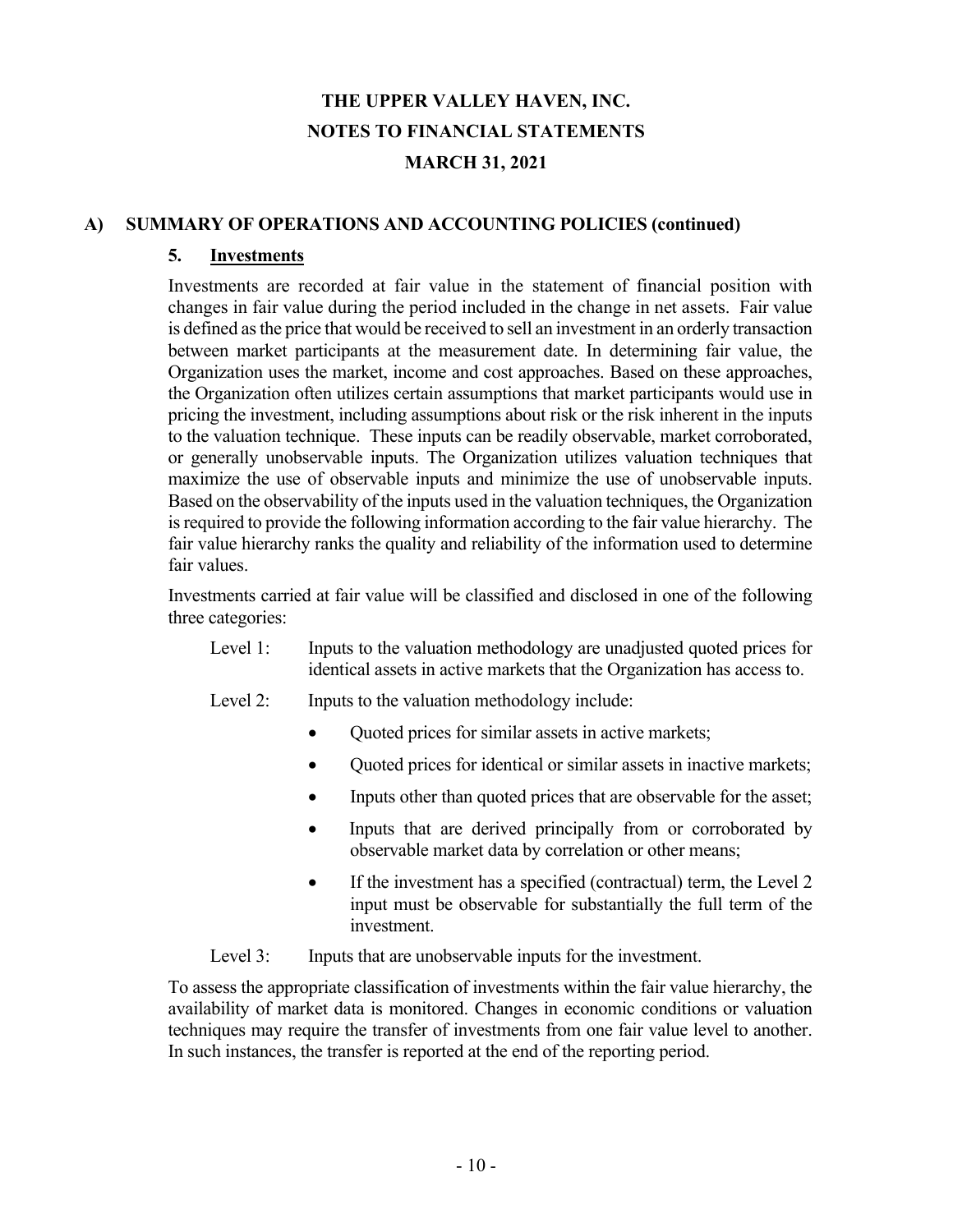## **A) SUMMARY OF OPERATIONS AND ACCOUNTING POLICIES (continued)**

### **5. Investments (continued)**

The following is a description of the valuation methodologies used for instruments measured at fair value:

#### *Equity securities and exchange traded funds*

The fair value of corporate stocks and exchange traded funds are the market value based on quoted market prices, when available, or market prices provided by recognized broker dealers.

The preceding method described may produce a fair value calculation that may not be indicative of net realizable value or reflective of future fair values. Furthermore, the use of different methodologies or assumptions to determine the fair value of certain financial instruments could result in a different fair value measurement at the reporting date.

Purchases and sales of investment securities are reflected on a trade-date basis. Gains and losses on sales of securities are based on average cost and are recorded in the statement of activities in the period in which the securities are sold. Interest is recorded when earned and dividends are accrued as of the ex-dividend date. Investment returns that are restricted by the donor are reported as changes in net assets without donor restrictions if the restrictions expire in the period in which the investment returns are recognized.

# **6. Land, buildings and equipment, net**

Purchased land, buildings and equipment are recorded at cost. Donations of land, buildings and equipment are recorded as contributions at their estimated fair market value.

The Organization depreciates assets on a straight-line basis over their estimated useful lives, which are generally as follows: buildings – 39 years; building improvements – 10 to 20 years; equipment, furniture and fixtures  $-5$  to 10 years; vehicles and website  $-5$ years. Land is carried at cost and is not depreciated.

# **7. Impairment of long-lived assets**

Long-lived assets, such as land, buildings and equipment, are reviewed for impairment whenever events or changes in circumstances indicate that the carrying amount of an asset may not be recoverable. Recoverability of assets to be held and used is measured by a comparison of the carrying amount of an asset to estimated undiscounted future cash flows. An impairment charge is recognized in the amount by which the carrying amount of the asset exceeds the fair value of the asset. There were no charges to operations related to impairment during 2021.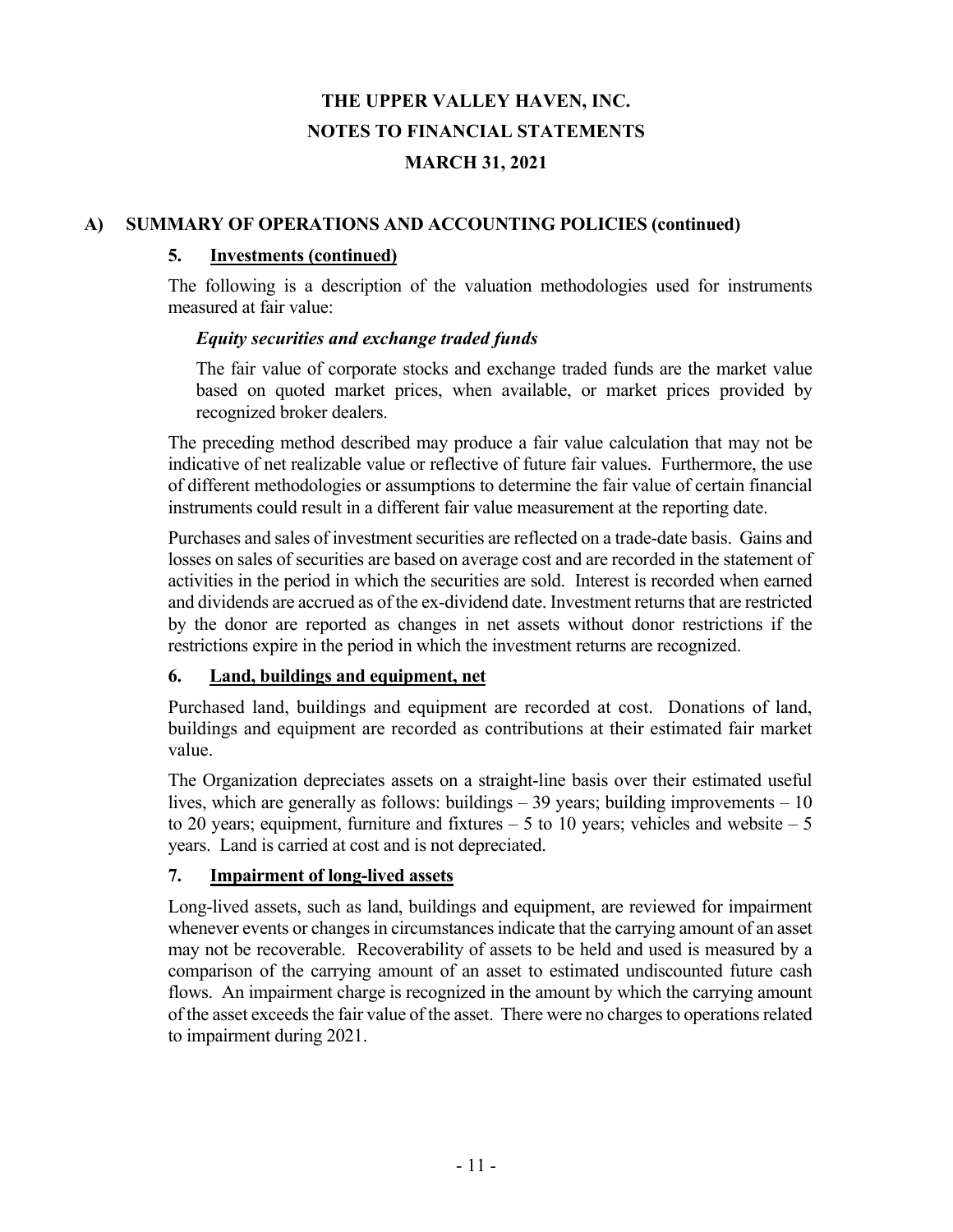### **A) SUMMARY OF OPERATIONS AND ACCOUNTING POLICIES (continued)**

## **8. Endowment**

The Organization's endowment consists of four individual funds, which were established for a variety of purposes. Its endowment includes both donor-restricted endowment funds and funds designated by the Board to function as endowments. As required by GAAP, net assets associated with endowment funds are classified and reported based on the existence or absence of donor-imposed restrictions.

### *Interpretation of relevant law*

The Organization is subject to the State Uniform Prudent Management of Institutional Funds Act (SUPMIFA), and therefore classifies amounts in its donor-restricted endowment funds as net assets with donor restrictions because those net assets are time restricted until the Board appropriates such amounts for expenditure. Certain of those net assets are also subject to purpose restrictions that must be met before reclassifying to net assets without donor restrictions. The Board has interpreted SUPMIFA as requiring the maintenance of purchasing power of the original gift amount contributed to a donor-restricted endowment fund, absent explicit donor stipulations to the contrary. As a result of this interpretation, when reviewing its donor-restricted endowment funds, the Organization considers a fund to be underwater if the fair value of the fund is less than the sum of (a) the original value of initial and subsequent gifts donated to the fund and (b) any accumulations to the fund that are required to be made in perpetuity in accordance with the direction of the applicable donor gift instrument. The Organization has interpreted SUPMIFA to permit spending from underwater funds in accordance with the prudent measures required under the law.

The Organization considers the following factors in making a determination to appropriate or accumulate donor-restricted endowment funds:

- 1) The duration and preservation of the fund.
- 2) The purposes of the Organization and the donor-restricted endowment fund.
- 3) Other resources of the Organization.
- 4) The investment policies of the Organization.
- 5) Where appropriate, alternatives to spending from the institutional fund and the possible effects of those alternatives.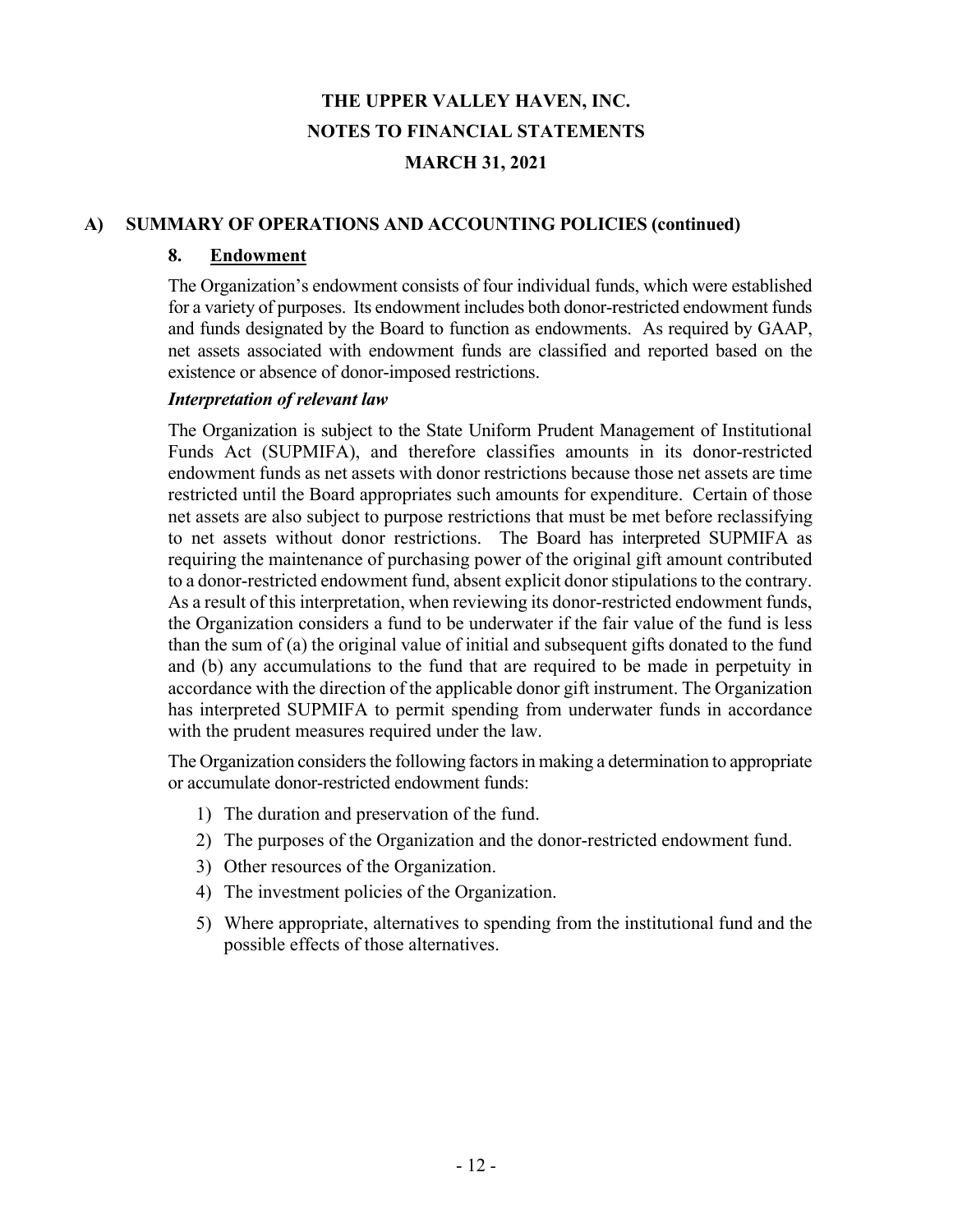## **A) SUMMARY OF OPERATIONS AND ACCOUNTING POLICIES (continued)**

#### **8. Endowment (continued)**

#### *Underwater endowment funds*

From time to time, the fair value of assets associated with individual donor-restricted endowment funds may fall below the level that the donor or SUPMIFA requires the Organization to retain as a fund of perpetual duration. These deficiencies may occur from unfavorable market fluctuations that occur after the receipt of contributions of investments with donor restrictions. Deficiencies of this nature would be reported as net assets with donor restrictions. There were no underwater endowments as of March 31, 2021, nor were there any appropriations from underwater funds during the year then ended.

#### *Return objectives and risk parameters*

The Organization has adopted investment and spending policies for endowment and other investment funds to create a diversified portfolio of growth and income producing investments consistent with the needs and circumstances of the Organization. Endowment assets include those assets of donor-restricted funds that the Organization must hold in perpetuity or for a donor-specified period(s) as well as board-designed funds. The investment goal of the portfolio is to exceed the average annual return of the Lipper Balanced Funds Index over a three to five year timeframe.

# *Strategies employed for achieving objectives*

To satisfy its long-term rate of return objectives, the Organization relies on a total return strategy in which investment returns are achieved through both capital appreciation (realized and unrealized) and current yield (interest and dividends). The Organization targets a diversified asset allocation that places a weighted ratio on equity based and fixed income investments to achieve its long-term return objectives within prudent risk constraints.

#### *Spending policy and how the investment objective relates to the spending policy*

As permitted by individual fund restrictions (if any) and operative legal restrictions, the long-term investment fund may provide to the operating fund of the Organization an ongoing contribution of up to 4.5% of assets per annum as determined by the market value as of the last business day of the preceding calendar year. The spending percentage is applied to the three-year average of the December market value. The Organization's investment objective for short-term investment funds is to maintain principal stability with income to be earned consistent with this objective; the investment objective for long-term investments is to produce a total rate of return over time sufficient to provide for both the reasonable spending needs of the Organization while also seeking to protect the purchasing power of the assets after inflation.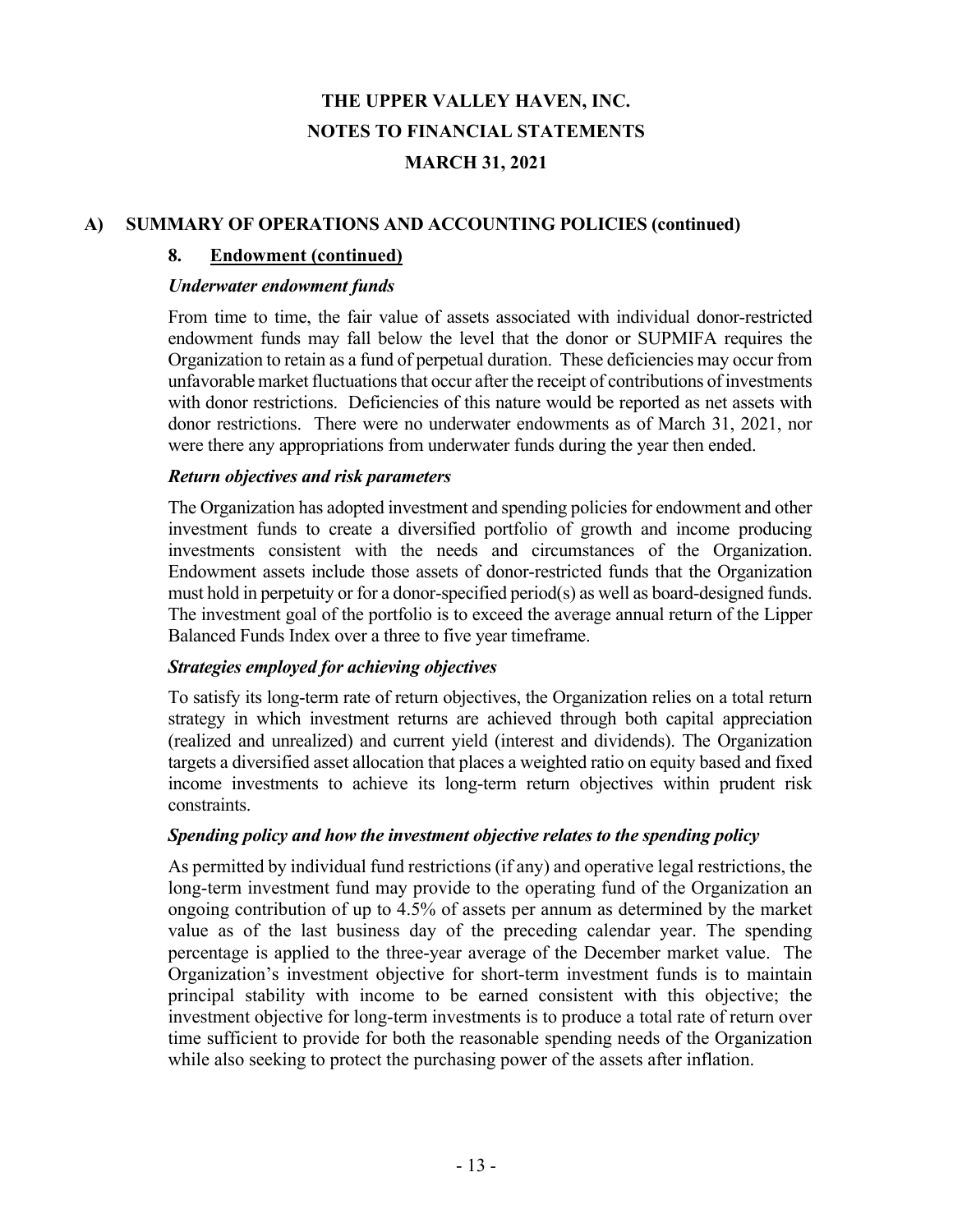## **A) SUMMARY OF OPERATIONS AND ACCOUNTING POLICIES (continued)**

### **9. Funds held on behalf of others**

The Organization acts as a fiscal agent for other non-profit organizations. The Organization disburses funds upon request by those organizations.

### **10. Functional expenses and allocation of shared costs**

The costs of providing programs and activities have been summarized on a functional basis. Expenses are charged to program and supporting services based on direct expenses incurred and allocations of common costs. Common costs are allocated based upon related utilization. Depreciation, occupancy and insurance expenses are allocated based on square footage allocation to functional areas. Salaries, payroll taxes and employee benefits are allocated based upon budgeted employee time incurred by functional area. Substantially all other expenses are directly identifiable to a specific function and are therefore charged directly to each functional expense category.

### **11. Income taxes**

The Organization is a not-for-profit organization as described in Section  $501(c)(3)$  of the Internal Revenue Code and is exempt from federal income taxes on related income pursuant to Section 501(a) of the Code. However, income from certain activities not directly related to the Organization's tax-exempt purposes would be subject to taxation as unrelated business income, if incurred. Accordingly, the Organization has not provided for income taxes in these financial statements.

Each year, management considers whether any material tax position the Organization has taken is more likely than not to be sustained upon examination by the applicable taxing authority. Management believes that any positions the Organization has taken are supported by substantial authority and, therefore, do not need to be measured or disclosed in these financial statements. Tax returns for years subsequent to March 31, 2017 are subject to examination by tax authorities.

# **12. Measure of operations**

The statement of activities reports all changes in net assets, including those related to programs, supporting activities, and non-operating activities. Non-operating activities are limited to contributions, investment returns, and other resources that are boarddesignated or restricted by donors for long-term investment, and the related releases of those designations and restrictions.

# **13. Use of estimates**

In preparing financial statements in accordance with GAAP, management is required to make estimates and assumptions that affect the reported amounts of assets and liabilities and the disclosure of contingent assets and liabilities at the date of the financial statements and revenues and expenses during the reporting period. Actual results could differ from those estimates.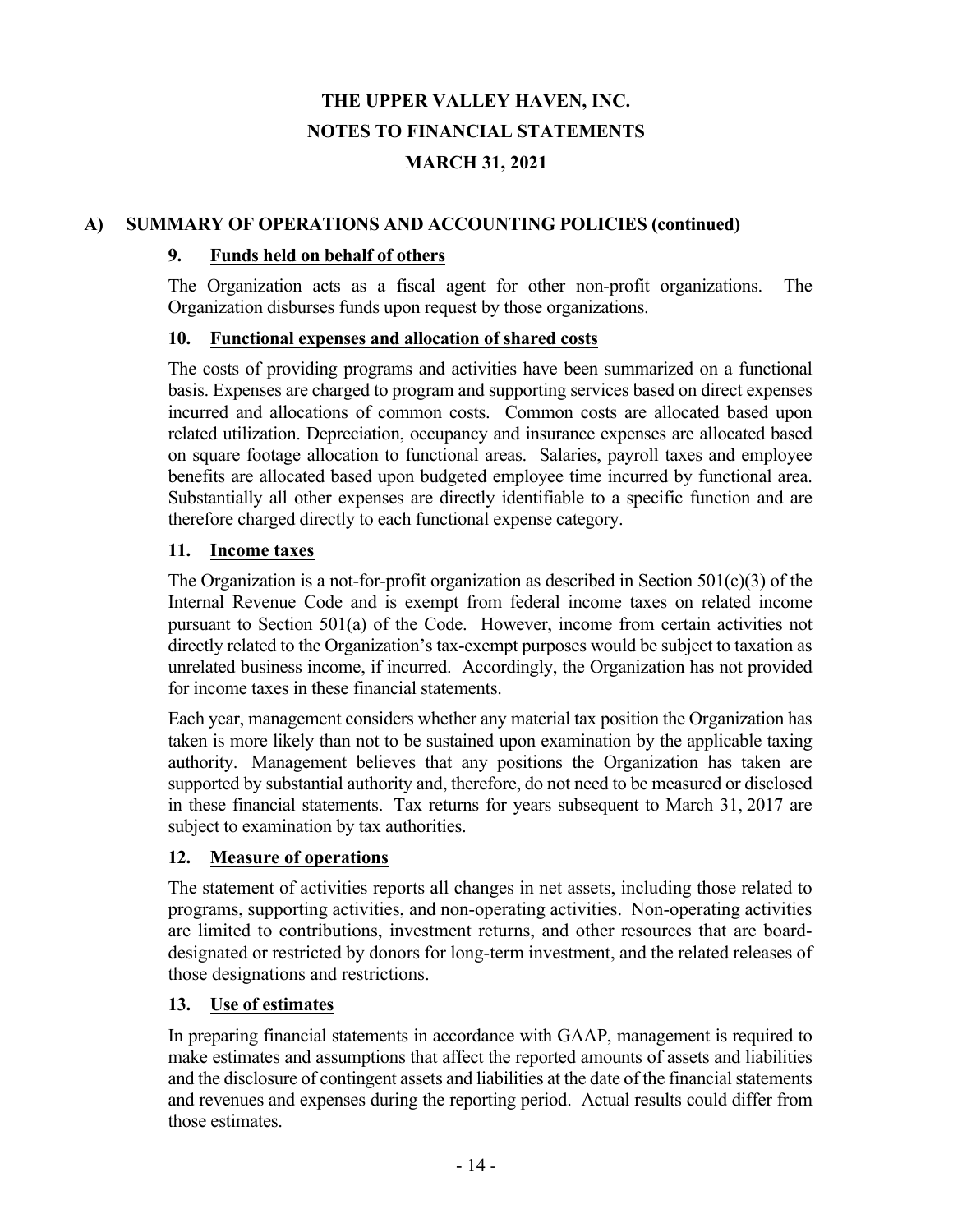### **A) SUMMARY OF OPERATIONS AND ACCOUNTING POLICIES (continued)**

#### **14. Recently issued accounting pronouncement**

#### *Leases*

In February 2016, the FASB issued ASU 2016-02 *Leases (Topic 842).* This ASU was issued in three parts: (a) Section A, Leases: Amendments to the FASB Accounting Standards Codification, (b) Section B, Conforming Amendments Related to Leases: Amendments to the FASB Accounting Standards Codification, and (c) Section C, Background Information and Basis for Conclusions. While both lessees and lessors are affected by the new guidance which includes many changes, the effects on lessees are much more significant. The most significant change for lessees is the requirement to recognize right-of-use assets and lease liabilities for all leases not considered short-term leases, affecting leases which were previously accounted for as operating leases. This ASU is effective for years beginning after December 15, 2021 and must be implemented using a modified retrospective approach. The Organization is currently evaluating the impact on its financial statements of adopting this recently issued accounting pronouncement.

#### **15. Evaluation of subsequent events**

In preparing these financial statements, the Organization has evaluated events and transactions for potential recognition or disclosure through August 23, 2021, the date the financial statements were available to be issued.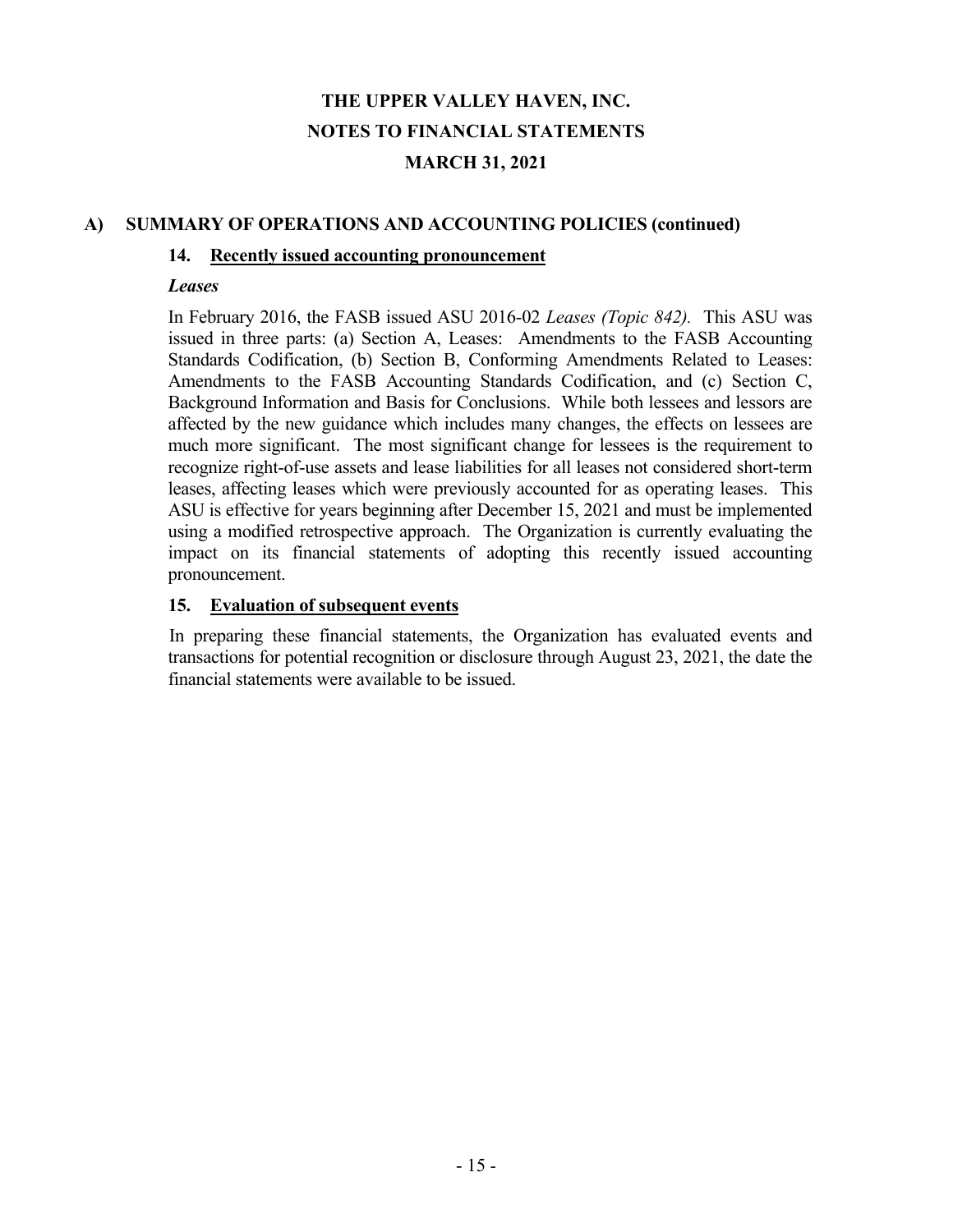#### **B) AVAILABILITY AND LIQUIDITY**

The following reflects the Organization's financial assets that are estimated to be available to meet general expenditure needs within one year as of March 31, 2021:

| Financial assets:                                                       |             |
|-------------------------------------------------------------------------|-------------|
| Cash and cash equivalents                                               | \$3,043,000 |
| Accounts, pledges and grants receivable due within one year             | 185,000     |
| Investments                                                             | 3,178,000   |
|                                                                         | 6,406,000   |
| Less those unavailable for general expenditures within one year due to: |             |
| Board-designated endowment                                              | (1,547,000) |
| Unexpended investment income from perpetual donor restricted            |             |
| investments                                                             | (357,000)   |
| Investments with perpetual donor restrictions                           | (1,229,000) |
| Restrictions by donor with purpose restrictions                         | (783,000)   |
|                                                                         | \$2,490,000 |

 As part of its liquidity management process, the Organization structures its financial assets to be available as general and program expenditures, liabilities, and other obligations become due. The Organization's investments include board-designated funds that are not subject to donor restrictions. Should an unforeseen need arise, approximately \$1,487,000, which is exclusive of the amount approved for the upcoming fiscal year, would be available to draw on with Board approval.

# **C) UNCERTAINTIES, RISKS AND CONCENTRATIONS**

#### *Coronavirus pandemic*

 On January 30, 2020, the World Health Organization declared the coronavirus outbreak a "Public Health Emergency of International Concern" and on March 10, 2020, declared it to be a pandemic. Actions taken around the world to help mitigate the spread of the coronavirus include restrictions on travel, and quarantines in certain areas, and forced closures for certain types of public places and businesses. The coronavirus and actions taken to mitigate it have had and are expected to continue to have an adverse impact on the economies and financial markets of many countries, including the geographical area in which the Organization resides. While it is unknown how long these conditions will last and what the complete financial effect will be, the Organization did not experience a significant negative impact on revenue during the year ended March 31, 2021 as a result of the pandemic. The Organization continues to meet its cash flow needs, aided by receipt of a \$427,200 Payroll Protection Program loan (see Note F).

 Additionally, it is possible that estimates made in the financial statements have been, or will be, materially and adversely impacted in the near term as a result of these conditions.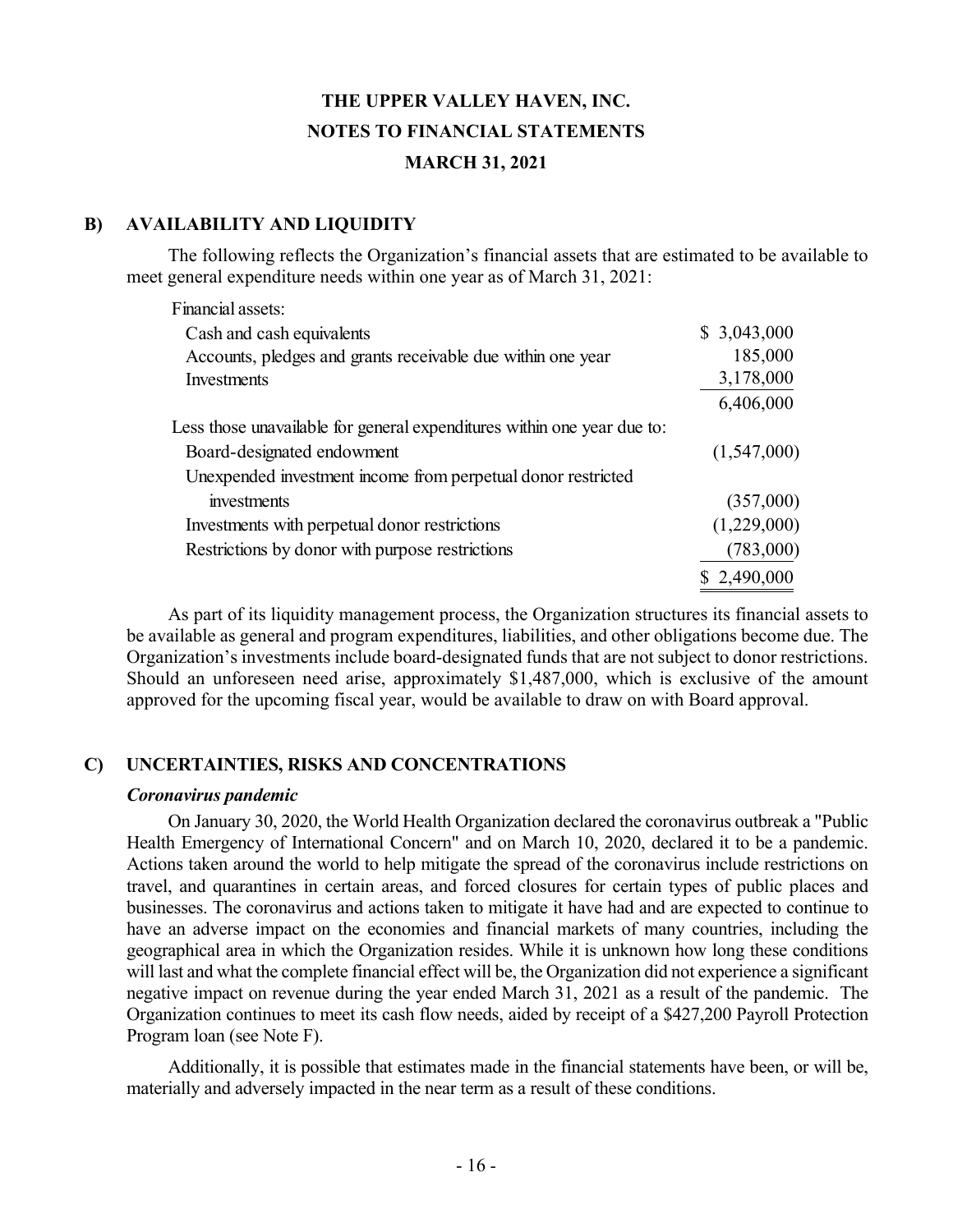#### **C) UNCERTAINTIES, RISKS AND CONCENTRATIONS (continued)**

#### *Major donors*

In 2021, the Organization received a substantial portion of its revenue from one donor. Total contributions from this donor were approximately \$915,000 (13% of total revenue excluding investment returns), of which approximately \$842,000 was food donations. At March 31, 2021, there were no amounts outstanding from this donor.

#### *Concentrations of credit risk*

 Financial instruments that potentially subject the Organization to concentrations of credit and market risks consist principally of cash, cash equivalents and investments. The Organization maintains bank account balances which, at times, may exceed federally insured limits. The Organization has not experienced any losses with these accounts. The investment accounts at Charles Schwab are insured up to \$500,000 by the Securities Investor Protection Corporation (SIPC). At times, the investment balances may be in excess of the SIPC limit. In addition to SIPC insurance, Charles Schwab also carries excess liability insurance for up to \$600 million in assets. Management believes the Organization is not exposed to any significant credit risk on cash, cash equivalents and investments.

#### **D) INVESTMENTS**

 A summary of the Organization's investments at fair value (all Level 1) are as follows at March 31, 2021:

| Cash and cash equivalents                                     | S | 108,752     |
|---------------------------------------------------------------|---|-------------|
| Corporate stocks - domestic                                   |   | 923         |
| Exchange traded funds:                                        |   |             |
| Common stocks - domestic                                      |   | 1,969,364   |
| Common stocks - international                                 |   | 158,642     |
| Corporate bonds - domestic, international and U.S. government |   | 655,933     |
| Corporate bonds - domestic                                    |   | 284,543     |
|                                                               |   | \$3,178,157 |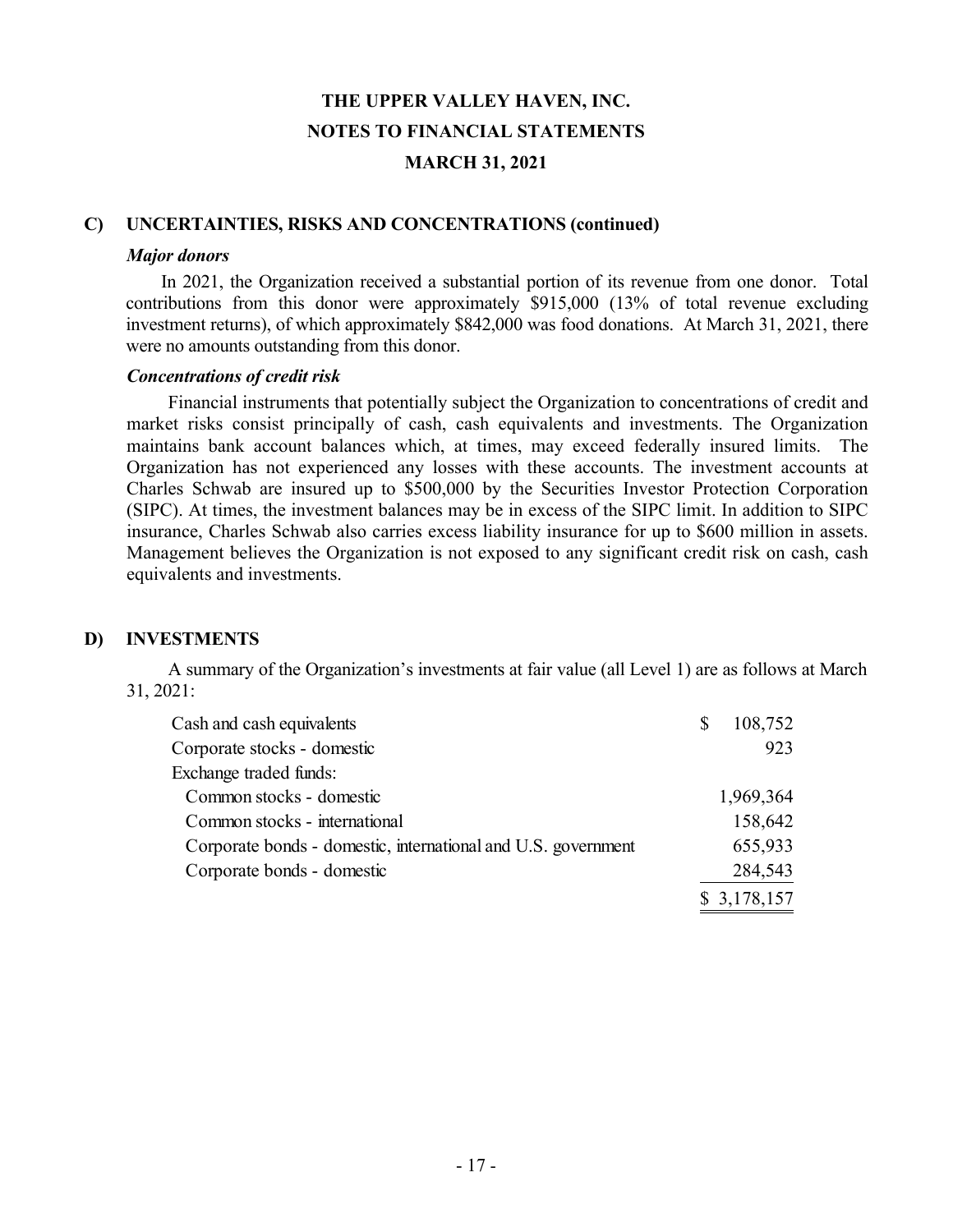#### **D) INVESTMENTS (continued)**

 The following schedule summarizes the composition of investment returns and their classifications in the statement of activities for the year ended March 31, 2021:

|                                   |       | Without             |   | With                |   |         |
|-----------------------------------|-------|---------------------|---|---------------------|---|---------|
|                                   | Donor |                     |   | Donor               |   |         |
|                                   |       | <b>Restrictions</b> |   | <b>Restrictions</b> |   | Total   |
| Interest and dividend income      | \$    | 27,489              | S | 22,865              | S | 50,354  |
| Net realized and unrealized gains |       | 348,490             |   | 359,070             |   | 707,560 |
| Total return on investments       |       | 375,979             |   | 381,935             |   | 757,914 |
| Amounts allocated to operations   |       | 22,214              |   | 22,786              |   | 45,000  |
| Total return on investments -     |       |                     |   |                     |   |         |
| non-operating                     |       | 353,765             |   | 359,149             | S | 712,914 |

#### **E) LAND, BUILDINGS AND EQUIPMENT**

Land, buildings and equipment consist of the following at March 31, 2021:

| Land                          | 201,018<br>\$ |
|-------------------------------|---------------|
| Buildings and improvements    | 4,301,412     |
| Furniture and fixtures        | 79,548        |
| Equipment                     | 272,150       |
| Website                       | 37,491        |
| Vehicles                      | 135,353       |
|                               | 5,026,972     |
| Less accumulated depreciation | 1,935,321     |
|                               | \$3,091,651   |

# **F) LONG-TERM DEBT AND SUBSEQUENT EVENT**

 During April 2020, the Organization received through Mascoma Bank, a United States Small Business Administration (SBA) Paycheck Protection Program (the "Program" or "PPP") loan, established under the federal government Coronavirus Aid, Relief, and Economic Security (CARES) Act, in the amount of \$427,200, which is included in long-term debt at March 31, 2021. All or a portion of the loan may be forgiven if the Organization meets certain criteria as established under the Program, including incurring qualified payroll and other costs. The note is unsecured and does not require any personal guarantees.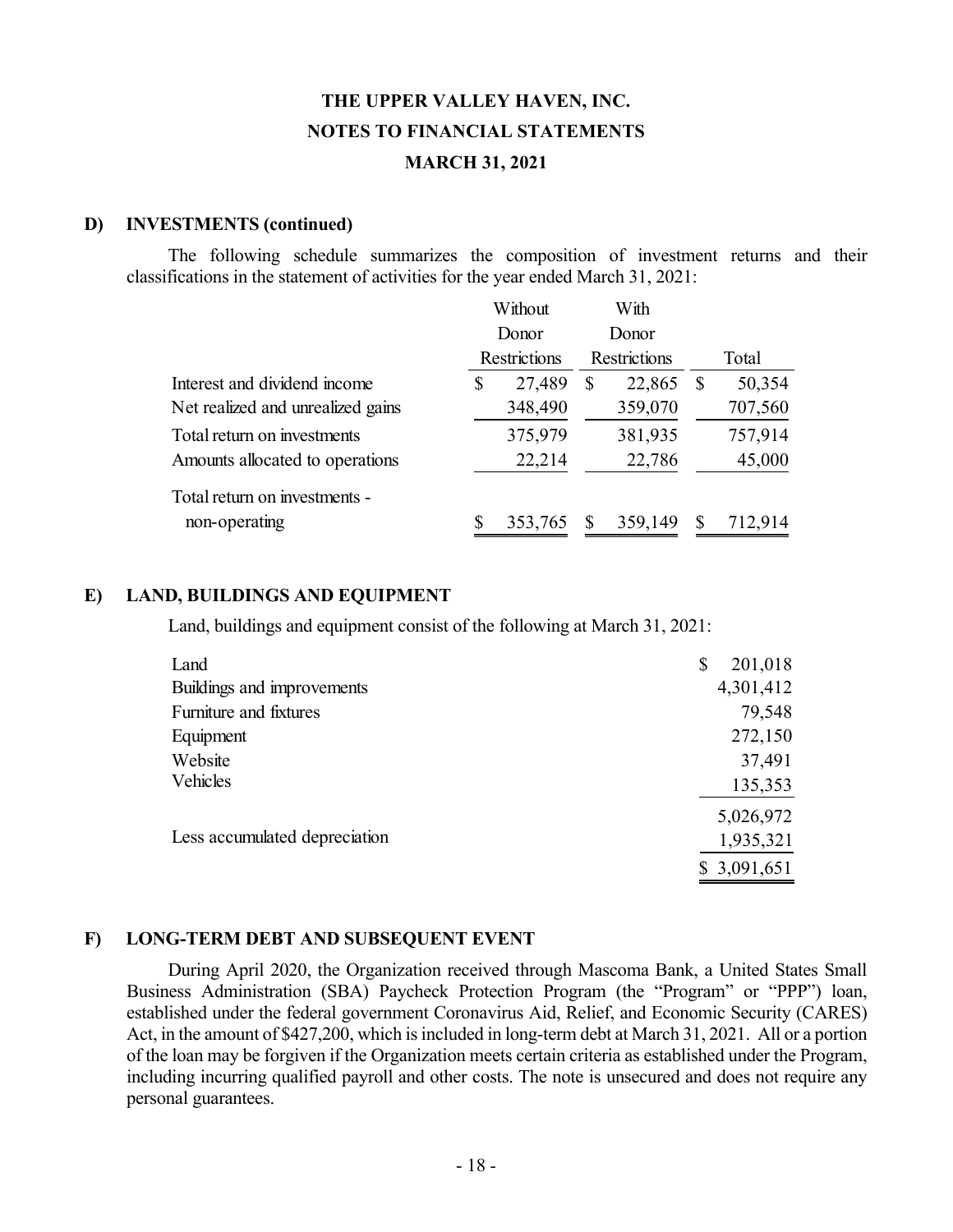#### **F) LONG-TERM DEBT AND SUBSEQUENT EVENT (continued)**

 On June 5, 2020, Congress enacted the Paycheck Protection Program Flexibility Act of 2020, which amends the PPP forgiveness criteria, provides for deferral of loan repayment up to 16 months, and permits lenders to amend PPP loan agreements to provide borrowers up to five years to repay any amounts not forgiven. However, additional guidance may be issued by the SBA, U.S. Department of the Treasury, the bank, or other regulators, which could impact the loan and related forgiveness.

 During April 2021, the Organization received full loan forgiveness from the SBA. The loan forgiveness will be recognized as a gain in 2022.

#### **G) RETIREMENT PLANS**

 The Organization provides a defined contribution retirement plan in the form of a tax-sheltered annuity pursuant to Section 403(b) of the Internal Revenue Code for its employees whereby employees may contribute a portion of their pay. The Organization did not make any matching contributions to the plan for the year ended March 31, 2021.

#### **H) RELATED PARTY TRANSACTIONS**

 Contributions from Board members approximated \$65,000 in 2021. Pledges receivable from Board members was not significant at March 31, 2021.

 The Organization uses a private investment company to manage its investment funds. A member of this private investment company is also a member of the Board of Directors. No investment fees were paid to this investment company for the year ended March 31, 2021. The investment management services provided by this private investment company were considered donated services to the Organization. The estimated amount of donated services was approximately \$19,000 in 2021.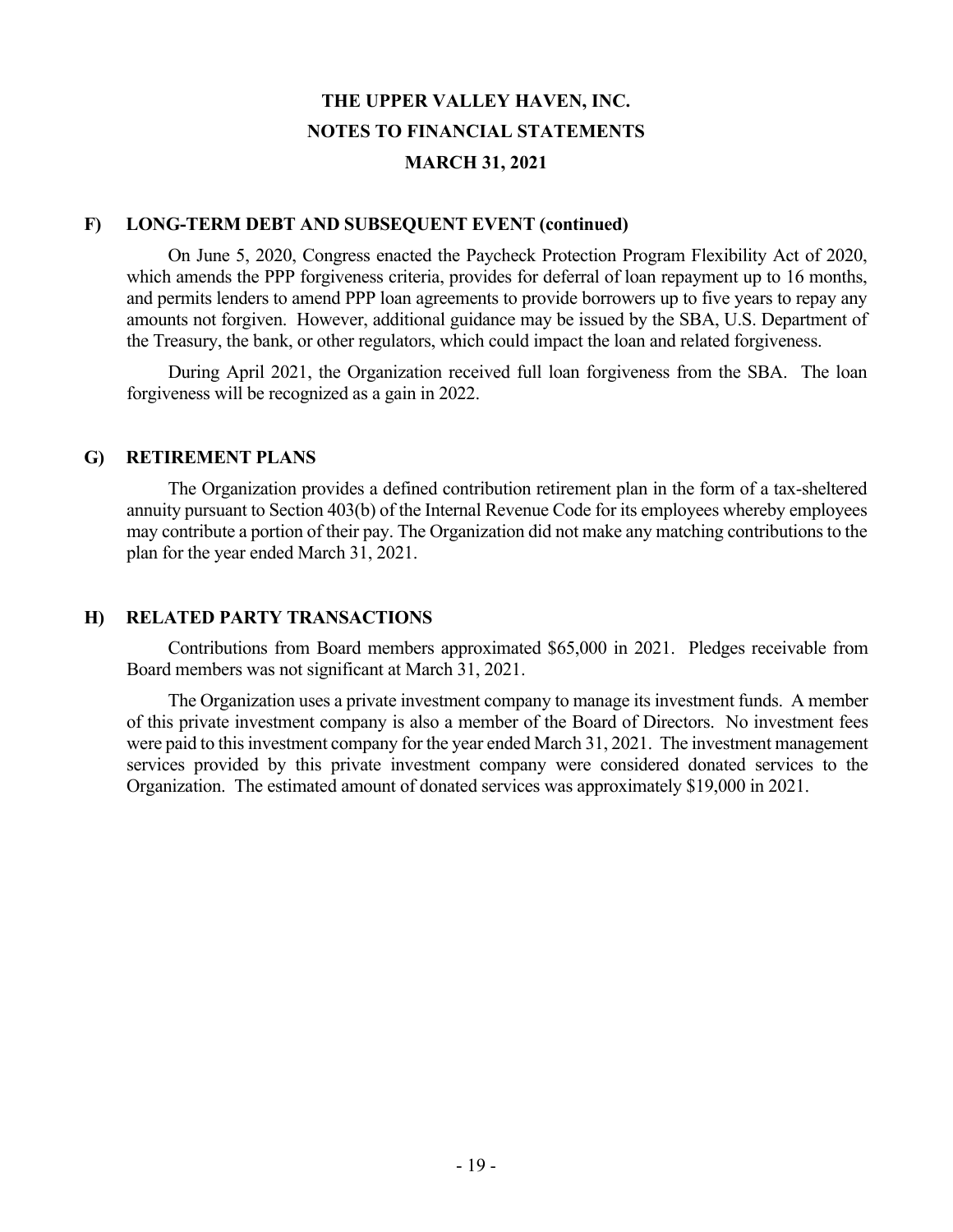# **I) NET ASSETS**

 A portion of the Organization's net assets without donor restrictions has been designated by the Board as a quasi-endowment, the earnings of which are to be used to support operations. Total boarddesignated amounts at March 31, 2021 were \$1,546,743.

Net assets with donor restrictions consist of the following at March 31:

#### *Endowment funds:*

| Amounts required to be held in perpetuity: |             |
|--------------------------------------------|-------------|
| Capital improvements, operations and food  | \$1,103,278 |
| Food services                              | 126,000     |
|                                            | 1,229,278   |

Accumulated unexpended earnings, subject to donor restriction and spending policy for the following purposes:

| Capital improvements, operations and food | 304,930   |
|-------------------------------------------|-----------|
| Food services                             | 52,319    |
|                                           | 357,249   |
| Total endowment fund                      | 1,586,527 |

#### *Net assets restricted by donors for use for the following purposes:*

| Sustainable Haven Fund                   | 646,713     |
|------------------------------------------|-------------|
| Other specified programs                 | 135,865     |
|                                          | 782,578     |
| Total net assets with donor restrictions | \$2,369,105 |